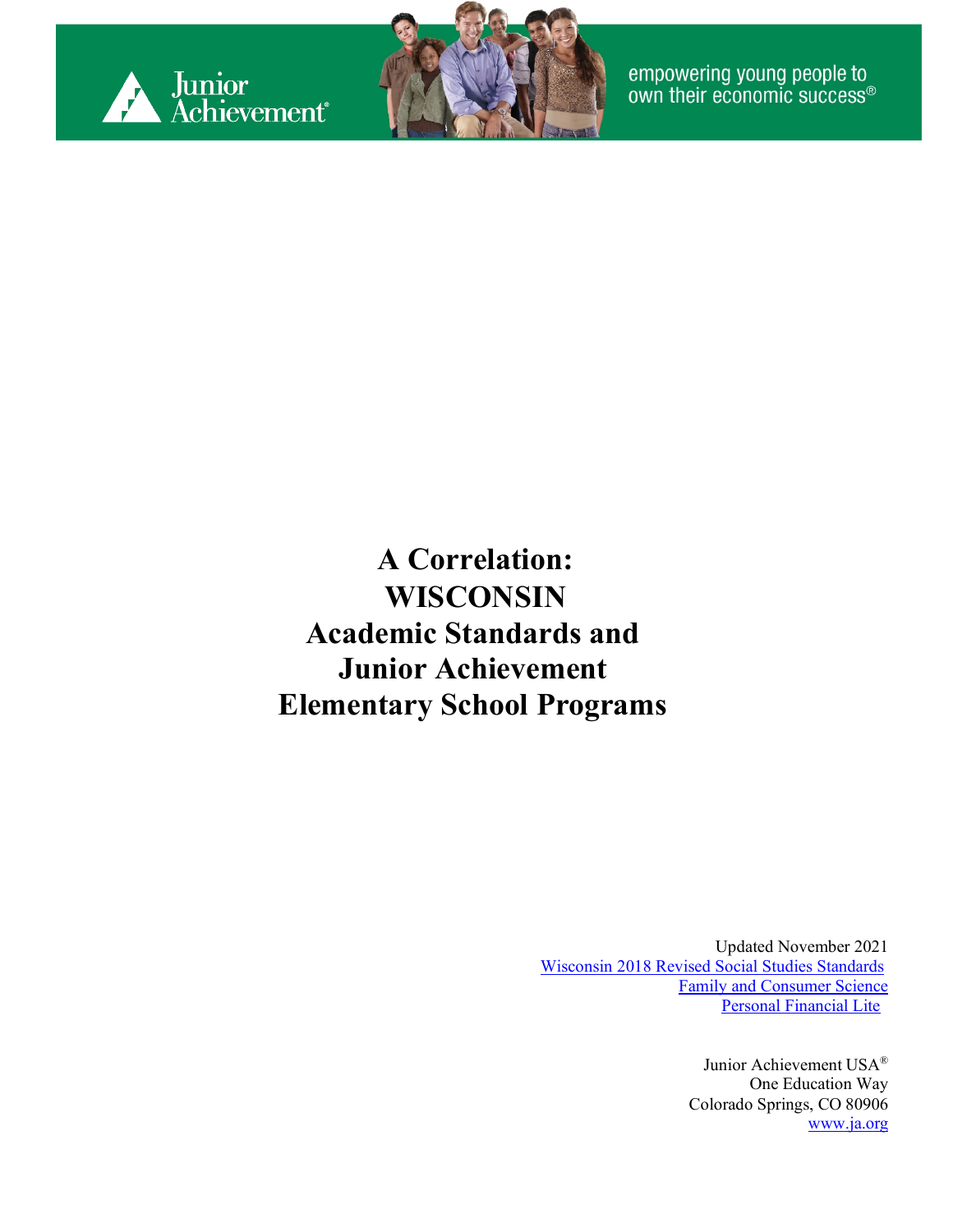#### **Overview**

Junior Achievement programs offer a multidisciplinary approach that connects learning acrosssocial studies disciplines, such as economics, geography, history, government, and civics, while incorporating mathematical concepts and reasoning and language artsskills.

In this document, Junior Achievement programs are correlated to the Wisconsin Academic Standards for Social Studies; Personal Financial Literacy; the (WCCTS) Family and Consumer Science; as well as Common Core English Language Arts (ELA) and Common Core Mathematics.

Often Extended Learning Opportunities within the curriculum directly support an academic standard. When indicated, the letters ELO will appear superscripted next to the standard.

This list is not meant to be exhaustive or intended to suggest that a JA program will completelyaddress any given standard, but is designed to show how it can enhance or complement efforts to do so.The flexibility of the programs and supplementary materials allow specific content or skills to be addressedin depth by the teacher and/or business volunteer as needed.

#### **JA Elementary School Programs**

*JA Ourselves*<sup>®</sup> uses compelling stories read aloud by the volunteer, along with hands-on activities to demonstrate helping, working, earning, and saving.

*JA Our Families<sup>®</sup>* introduces students to the intersection of entrepreneurship and first-grade social studies learning objectives, including how family members' jobs and businesses contribute to the well being of the family.

*JA Our City®* introduces students to the intersection of financial literacy and third-grade socialstudies learning objectives, including the characteristics of cities and how people and businesses in citiesmanage their money.

*JA Our Community*<sup>®</sup> uses posters and games to offer practical information about businesses and the many jobs those businesses offer in a community. Students explore production methods through a simulation game, and they learn about taxes, decision making, and how money flows in an economy.

*[JA Our Region](#page-11-0)*<sup>®</sup> introduces students to entrepreneurship and how entrepreneurs use resources to produce goods and services in a community. Students solve problems by weighing risks and rewards.

*JA Our Nation®* provides practical information about businesses' need for individuals who can meetthe demands of the job market, including high-growth, high-demand jobs locally and globally.

*JA More than Money*<sup>®</sup> teaches students about earning, spending, sharing, and saving money, and businesses they can start or jobs they can perform to earnmoney.

JA Career Exploration Fair™ is an event where students learn about a range of career options across multiple career clusters. (Grades K-5)

JA Career Speakers Series™ In JA Career Speakers Series, a volunteer guest speaker visits the classroom and shares information about his or her career, work, and education experience. (Grades K-5)

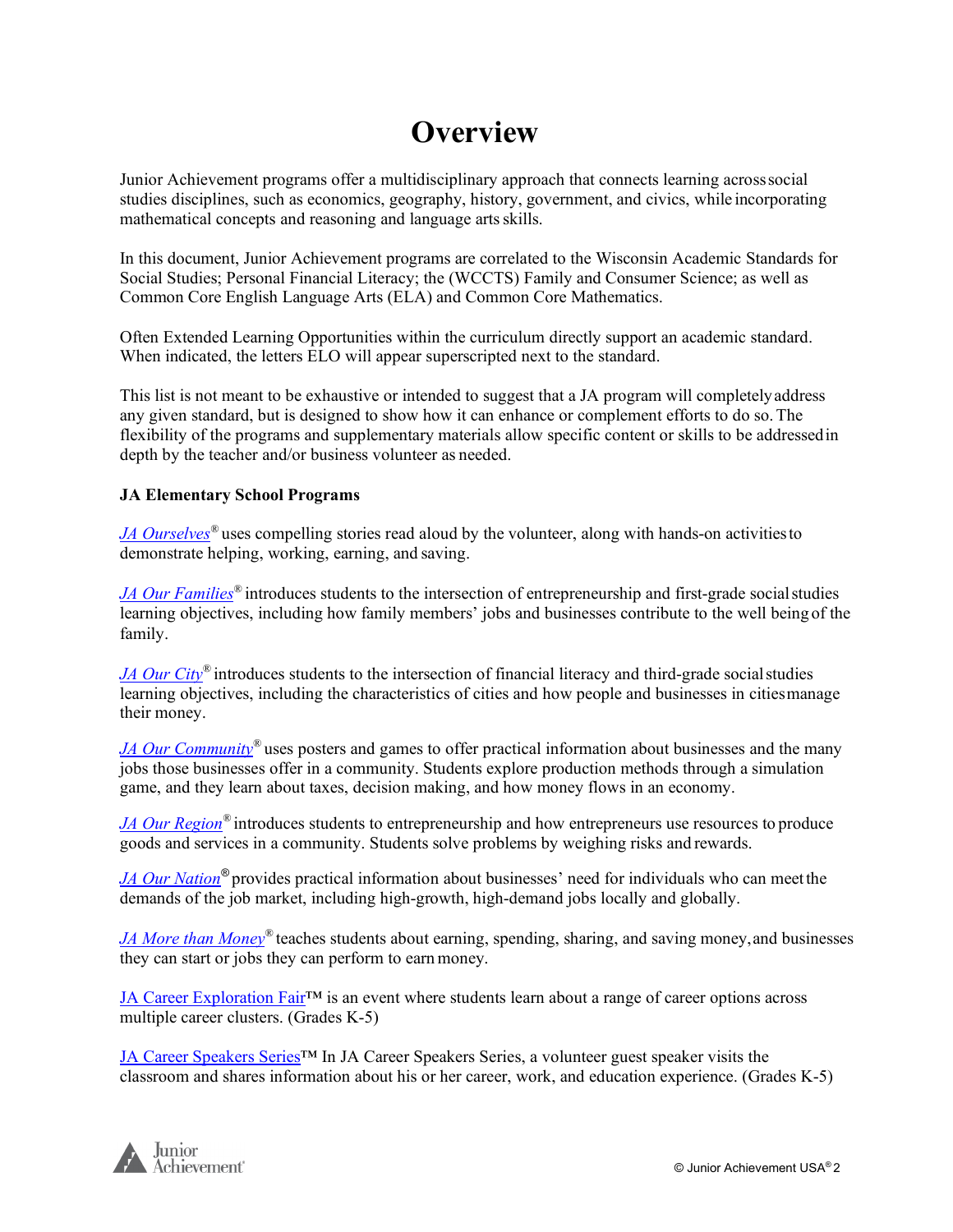#### JA Ourselves

<span id="page-2-0"></span>

| <b>Session Details</b>                                                                                                                                                                                                                                                                                   | <b>Academic Standards</b>                                                                                                                                                                                                                                                                                                                                                       | <b>Common Core</b><br><b>ELA</b>                                                                                                                                        | <b>Common Core</b><br><b>Math</b>                                                      |
|----------------------------------------------------------------------------------------------------------------------------------------------------------------------------------------------------------------------------------------------------------------------------------------------------------|---------------------------------------------------------------------------------------------------------------------------------------------------------------------------------------------------------------------------------------------------------------------------------------------------------------------------------------------------------------------------------|-------------------------------------------------------------------------------------------------------------------------------------------------------------------------|----------------------------------------------------------------------------------------|
| <b>Session One: This or That? Make a</b><br><b>Choice</b><br>Students practice economics by making<br>personal choices.<br>Objectives:<br><b>Students will:</b><br>• Identify personal interests<br>• Consider the factors that determine<br>their choices<br>• Define money                             | <b>Economics</b><br>SS. Econ 1.b.2 Predict a person's change in<br>behavior in response to different potential<br>rewards.                                                                                                                                                                                                                                                      | Reading Foundations<br>$RF.K.1-3$<br>Writing<br>$W.K.1-2.8$<br>Literature<br>RLK.7<br>Speaking and<br>Listening<br>$SL.K.1-6$<br>Language<br>L.K.4,6                    | Counting and<br>Cardinality<br>CC.2.1.K.A.2                                            |
| <b>Session Two: Do I Need What I</b><br>Want?<br>Students recognize that people have basic<br>needs and wants and that money-smart<br>people know the difference between them.<br>Objectives:<br><b>Students will:</b><br>• Explain the difference between needs<br>and wants<br>• Create a simple chart | <b>Economics</b><br>SS. Econ1.a.1 Differentiate between a<br>"want" and a "need".<br>SS. Econ 1.b.2 Predict a person's change in<br>behavior in response to different potential<br>rewards.<br><b>Personal Financial Literacy</b><br>FM2.c.e Identify external influences (e.g., peers,<br>family, or community) that may affect what<br>someone wants.                         | Reading Foundations<br>$RF.K.1-3$<br>Literature<br>RL.K.1,4<br>RL.K.7<br>Speaking and<br>Listening<br>$SLK.1-3$<br>SLK.6<br>Language<br>L.K.4.6                         | Counting and<br>Cardinality<br>CC.2.1.K.A.3<br>Measurement and<br>Data<br>CC.2.4.K.A.4 |
| <b>Session Three: A Penny Earned</b><br>Students are introduced to storybook<br>characters and examine ways they can earn<br>money.<br>Objectives:<br><b>Students will:</b><br>• Describe the role of money in society<br>• Identify jobs they can do to earn<br>money                                   | <b>Economics</b><br>SS.Econ2.a.1 Differentiate between buyers<br>(consumers) and sellers (producers).<br>SS.Econ3.b.1Categorize types of money (e.g.,<br>coins, bills), and explain why money is used.<br>SS.Econ4.b.1 Classify different jobs people<br>have and how these jobs help others.<br><b>Personal Financial Literacy</b><br>EE1.b.e Identify ways people earn money. | Reading Foundations<br>RF.K.1-4<br>Writing<br>W.K.2.8<br>Literature<br>$RL.K.1-4$<br>RLK.7<br>RL.K.9-10<br>Speaking and<br>Listening<br>SL.K.1-6<br>Language<br>L.K.4.6 | Counting and<br>Cardinality<br>$CC.2.1.K.A.1-3$                                        |

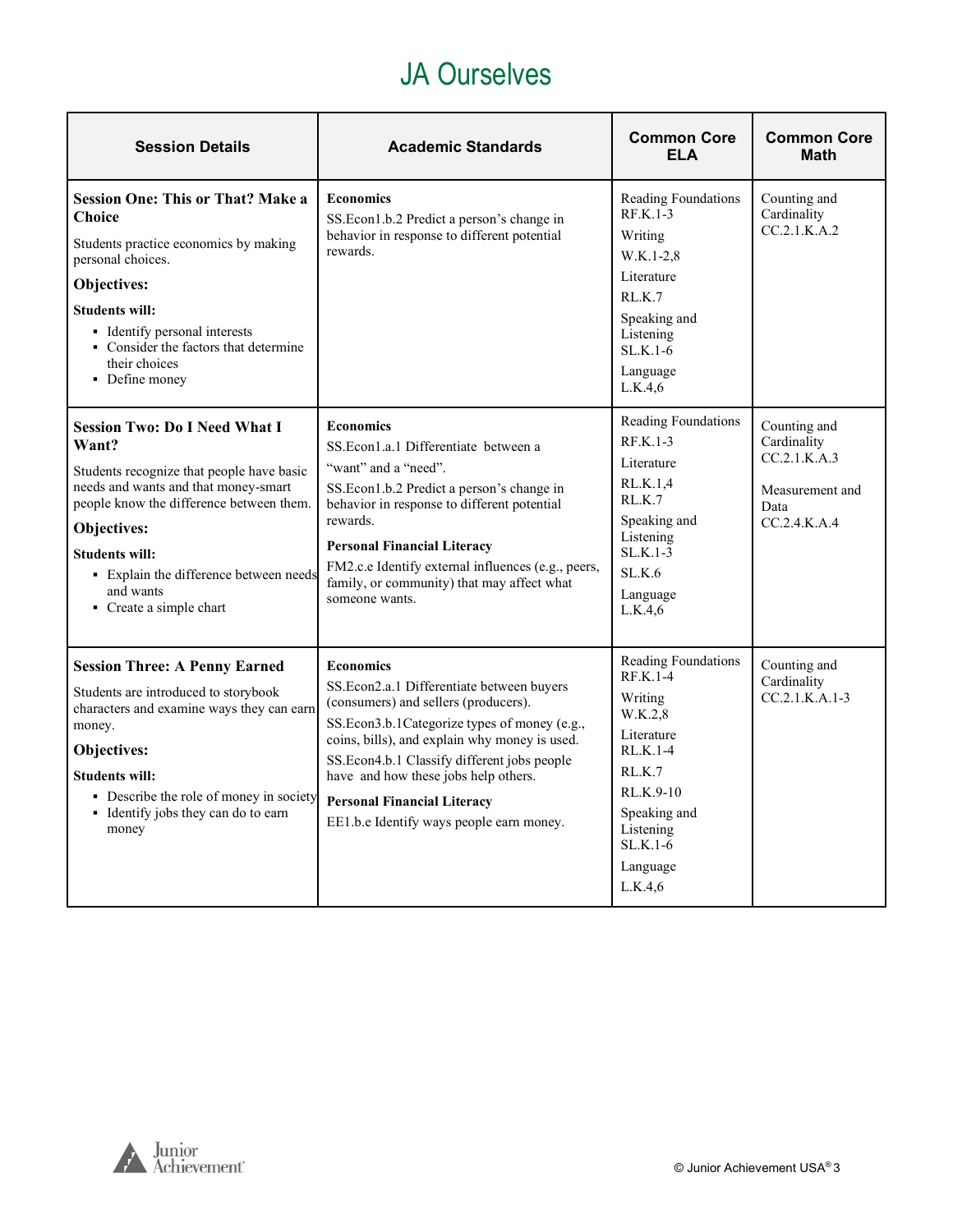#### JA Ourselves

| <b>Session Details</b>                                                                                                                                                                                                                                                           | <b>Academic Standards</b>                                                                                                                                                                                                                                                                     | <b>Common Core</b><br><b>ELA</b>                                                                                                                                                | <b>Common Core</b><br><b>Math</b>                                                        |
|----------------------------------------------------------------------------------------------------------------------------------------------------------------------------------------------------------------------------------------------------------------------------------|-----------------------------------------------------------------------------------------------------------------------------------------------------------------------------------------------------------------------------------------------------------------------------------------------|---------------------------------------------------------------------------------------------------------------------------------------------------------------------------------|------------------------------------------------------------------------------------------|
| <b>Session Four: A Penny Saved</b><br>Students are introduced to the concept of<br>saving.<br>Objectives:<br><b>Students will:</b><br>• Explain the importance of saving<br>money<br>• Identify a savings goal<br>• Identify a place where people save<br>money                  | <b>Economics</b><br>SS. Econ 3.b.1 Categorize types of money (e.g.,<br>coins, bills), and explain why money is used.<br>Formulate reasons why people save.<br><b>Personal Financial Literacy</b><br>MM1.b.e Identify that there are three ways you<br>can use money - save, [spend, and give. | Reading Foundations<br>$RFK.1-4$<br>Literature<br>RL.K.1-4<br>Speaking and<br>Listening<br>$SLK.1-6$<br>Language<br>L.K.4,6                                                     | Counting and<br>Cardinality<br>CC.2.1.K.A.1<br>Measurement and<br>Data<br>CC.2.4. K. A.4 |
| <b>Session Five: A Penny Shared</b><br>Students are introduced to storybook<br>characters and their plans to earn money<br>for a worthy cause.<br>Objectives:<br><b>Students will:</b><br>• Explain the importance of giving<br>• Organize a chronological sequence<br>of events | <b>Economics</b><br>SS.Econ4.d.1 Give an example of an unintended<br>cost or benefit to an event (e.g., getting new<br>playground equipment, receiving a present).                                                                                                                            | Reading Foundations<br><b>RF.K.1-4</b><br>Writing<br>W.K.1,8<br>Literature<br>$RLK.1-4$<br>RLK.7<br>$RLK.9-10$<br>Speaking and<br>Listening<br>$SLK.1-6$<br>Language<br>L.K.4.6 | Counting and<br>Cardinality<br>$CC.2.1.K.A.1-3$                                          |

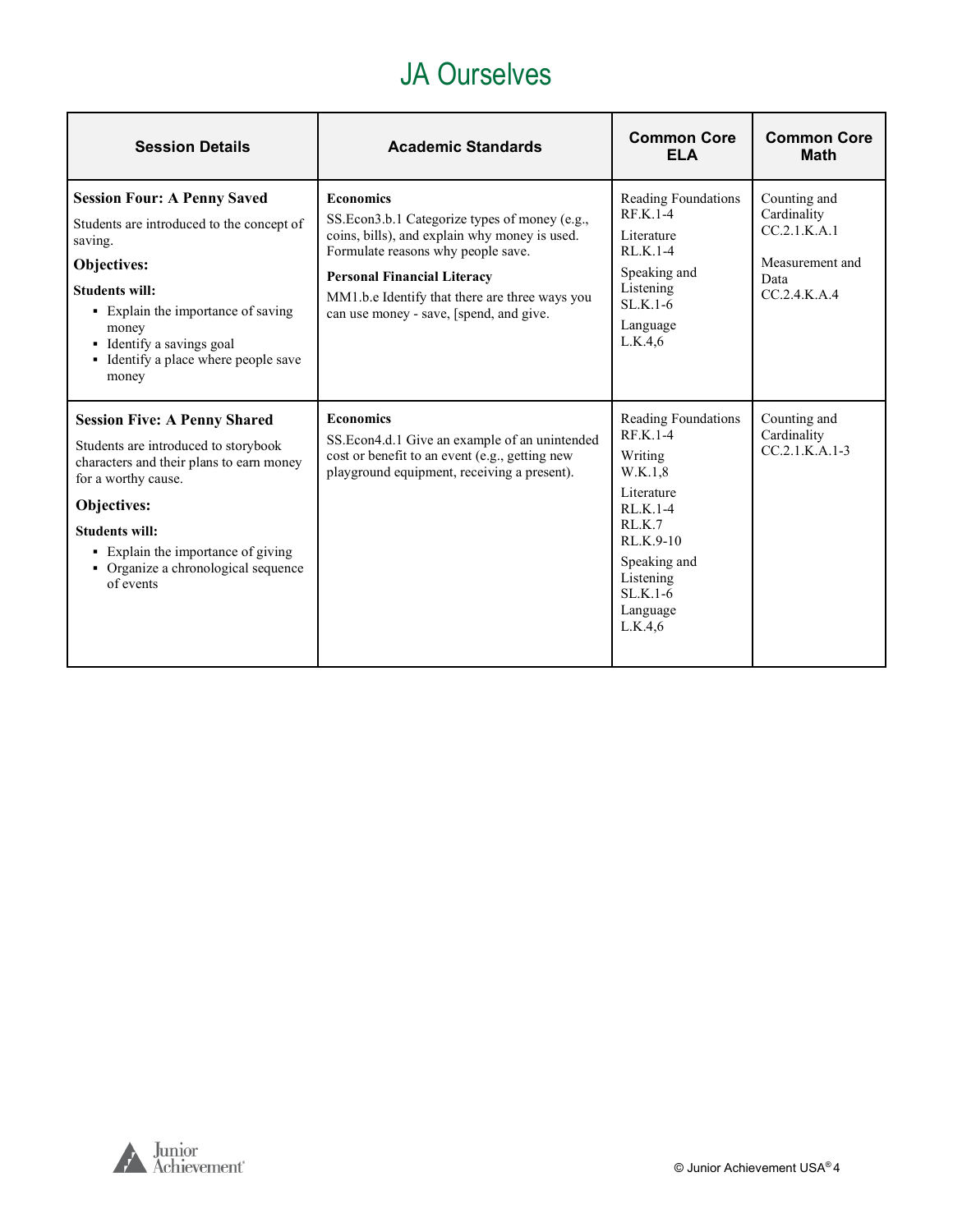#### JA Our Families

<span id="page-4-0"></span>

| <b>Session Descriptions</b>                                                                                                                                                                                                                                                                                                                                                         | <b>Academic Standards</b>                                                                                                                                                                                                                                                                                                                 | <b>Common Core ELA</b>                                                                                                                                                                                               | <b>Common Core</b><br><b>Math</b>                                                              |
|-------------------------------------------------------------------------------------------------------------------------------------------------------------------------------------------------------------------------------------------------------------------------------------------------------------------------------------------------------------------------------------|-------------------------------------------------------------------------------------------------------------------------------------------------------------------------------------------------------------------------------------------------------------------------------------------------------------------------------------------|----------------------------------------------------------------------------------------------------------------------------------------------------------------------------------------------------------------------|------------------------------------------------------------------------------------------------|
| <b>Session One: All Kinds of Families</b><br>The students discover how families are alike and<br>different and how they can work together to create<br>a strong economy for the neighborhood.<br>Objectives:<br><b>Students will:</b><br>• Begin to understand the similarities and<br>differences between families<br>• Recognize the importance of businesses in<br>neighborhoods | <b>Behavioral Sciences</b><br>SS.BH1.a.2 Understand we are individuals<br>influenced by our relationships and<br>environments.<br>SS.BH2.a.K-1 Describe how groups of people<br>are alike and different.<br>SS.BH2.b.1 Understand ways people change<br>and adapt to new situations in places and<br>within a family.                     | Reading Literature<br>RI.1.1<br>$RI.1.3-4$<br>RI.1.7,9,10<br>Reading Foundations<br>RF.1.1-4<br>Writing<br>W.1.2,5,8<br>Speaking & Listening<br>$SL.1.1-2$<br>$SL.1.4-5$<br>Language<br>$L.1.1 - 2$<br>L.1.4         | Mathematical<br>Practices<br>8                                                                 |
| <b>Session Two: Money for Needs and Wants</b><br>Students become aware that all families need<br>food, clothing, and shelter to live and must earn<br>money to pay for these needs.<br>Objectives:<br><b>Students will:</b><br>• Describe the difference between needs and<br>wants<br>• Explain that families must earn money for the<br>things they need and want                 | <b>Economics</b><br>SS.Econ1.a.1 Differentiate between a "want"<br>and a "need". Describe resources that are<br>important or useful to you, your family,<br>community, and country.                                                                                                                                                       | Reading for<br>Information<br>RI.1.1<br>$RI.1.3-4$<br>RI.1.6-7<br>RI.1.10<br>Reading Foundations<br>RF.1.1-4<br>Speaking & Listening<br>$SL.1.1-2$<br>SL.1.4<br>Language<br>L.1.1<br>L.1.4                           | Measurement<br>and Data 1.MD.C.4<br>Mathematical<br>Practices<br>$1 - 2$<br>$4 - 5$<br>$7 - 8$ |
| <b>Session Three: Businesses All Around the</b><br>Neighborhood<br>Students learn how the needs and wants of people<br>in a neighborhood create an opportunity for<br>entrepreneurs to start businesses.<br>Objectives:<br><b>Students will:</b><br>• Define entrepreneur, goods, and services<br>• Interpret map symbols<br>• Identify the goods or services businesses<br>provide | <b>Economics</b><br>SS.Econ2.a.1 Differentiate between buyers<br>(consumers) and sellers (producers).<br>Geography<br>SS.Geog1.b.1-2 Identify physical and human<br>characteristics of a place using maps, graphs,<br>[photographs, and other representations.]<br>SS.Geog2.a.K-1 Analyze where and why<br>people live in certain places. | Reading Foundations<br>RF.1.1-4<br>Reading for<br>Information<br>RI.1.1<br>RI.1.3-4<br>RI.1.6-7<br>RI.1.10<br>Writing<br>W.1.2,5,8<br>Speaking & Listening<br>SL.1.1-2<br>SL.1.4<br>Language<br>$L.1.1 - 2$<br>L.1.4 | Measurement<br>and Data 1.MD.C.4<br>Mathematical<br>Practices<br>$1 - 2$<br>$5 - 8$            |



٦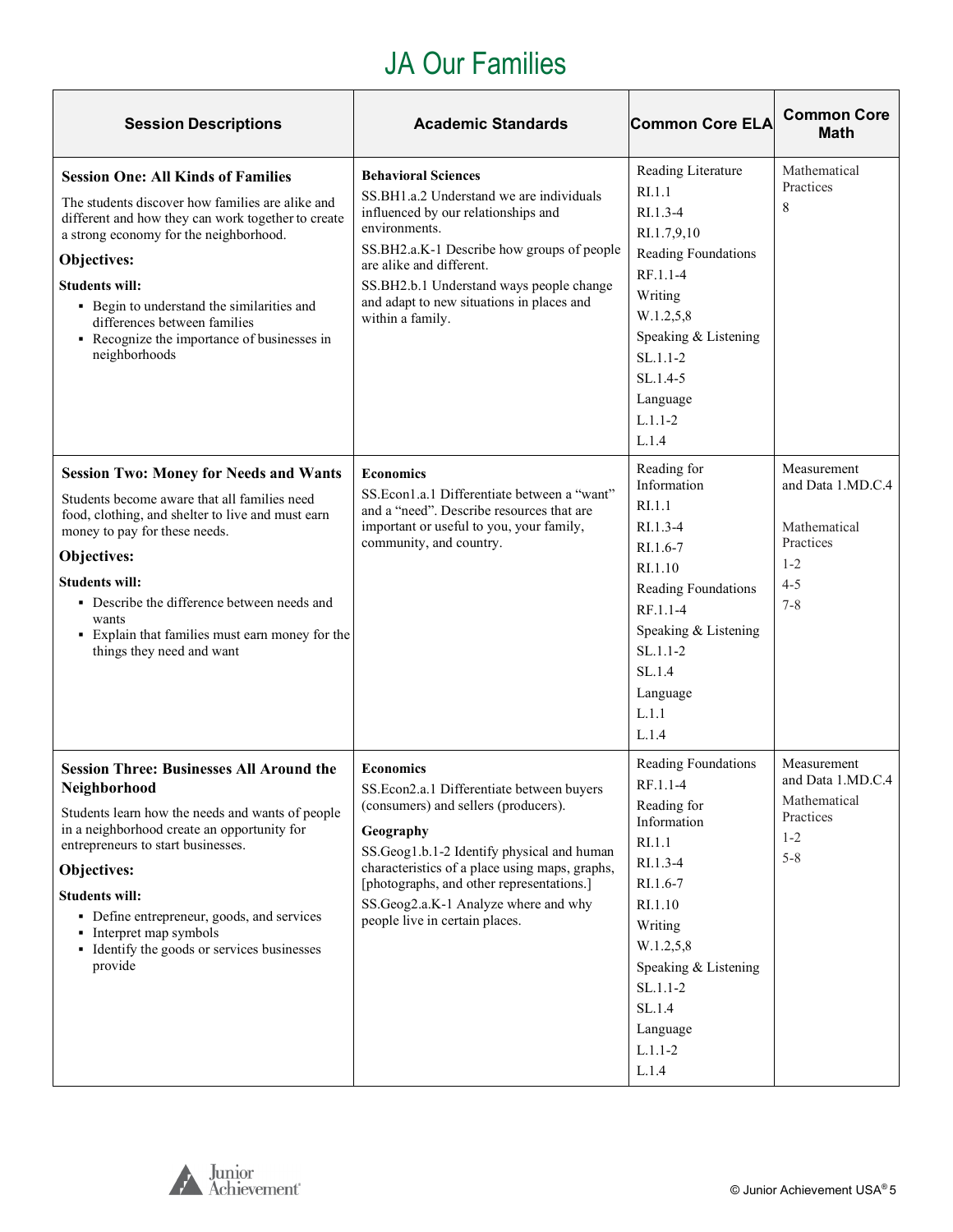#### JA Our Families

| <b>Session Descriptions</b>                                                                                                                                                                                                                                                                                      | <b>Academic Standards</b>                                                                                                                                                                                                                                                                                                                                                                                      | <b>Common Core</b><br><b>ELA</b>                                                                                                                                                                                              | <b>Common Core</b><br><b>Math</b>                                                                                                              |
|------------------------------------------------------------------------------------------------------------------------------------------------------------------------------------------------------------------------------------------------------------------------------------------------------------------|----------------------------------------------------------------------------------------------------------------------------------------------------------------------------------------------------------------------------------------------------------------------------------------------------------------------------------------------------------------------------------------------------------------|-------------------------------------------------------------------------------------------------------------------------------------------------------------------------------------------------------------------------------|------------------------------------------------------------------------------------------------------------------------------------------------|
| <b>Session Four: Jobs All Around the</b><br>Neighborhood<br>Students learn that entrepreneurs create businesses,<br>which provide jobs for families.<br>Objectives:<br><b>Students will:</b><br>• Identify the jobs people do<br>• Analyze their own skills to determine ways<br>they can support family members | <b>Economics</b><br>SS. Econ 2.b. 2 Define product market and<br>categorize prices of products in a local market.<br>SS.Econ2.c.2 Predict how producers use the<br>factors of production (i.e., land, labor, human and<br>physical capital, and entrepreneurship) to make<br>goods, deliver services, and earn profits.<br>SS.Econ4.b.1 Classify different jobs people have<br>and how these jobs help others. | Reading<br>Foundations<br>RF.1.1-4<br>Reading for<br>Information<br>$R1.6-7$<br>Writing<br>W.1.5<br>Speaking &<br>Listening<br>$SL.1.1-2$<br>$SL.1.4-5$<br>Language<br>$L.1.1 - 2$<br>L.1.4                                   | Mathematical<br>Practices<br>$1 - 2$<br>$4 - 5$<br>$7 - 8$                                                                                     |
| <b>Session Five: A New Business</b><br>Students think like entrepreneurs and help<br>advertise a new business needed in the<br>neighborhood.<br>Objectives:<br><b>Students will:</b><br>• Describe one of the entrepreneurial<br>characteristics-Satisfy a Need or Want                                          | <b>Economics</b><br>SS. Econ4.a. 2Hypothesize how a good gets to the<br>local community market.                                                                                                                                                                                                                                                                                                                | Reading<br>Foundations<br>RF.1.1-4<br>Reading for<br>Information<br>RL1.1<br>$RI.1.3-4$<br>RI.1.6-7<br>RI.1.10<br>Writing<br>W.1.2,5,8<br>Speaking &<br>Listening<br>$SL.1.1-2$<br>SL.1.4<br>Language<br>$L.1.1 - 2$<br>L.1.4 | Operations in<br>Algebra<br>OA. 1 ELO<br>$OA. . 6-7$<br>Measurement<br>and Data<br>1.MD.C.4<br>Mathematical<br>Practices<br>$2 - 4$<br>$7 - 8$ |

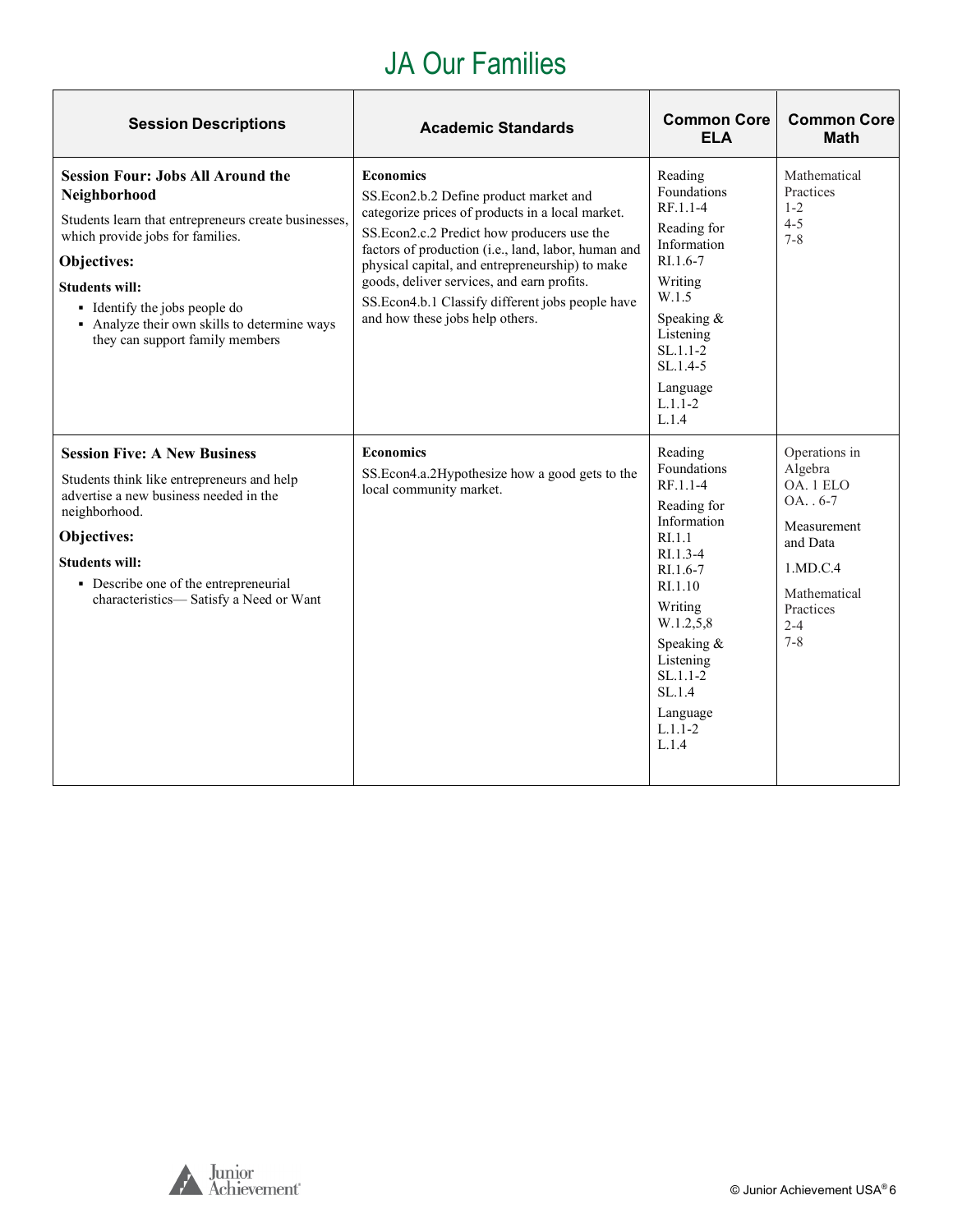## JA Our Community

| <b>Session Descriptions</b>                                                                                                                                                                                                                                                                                                                                                                               | <b>Social Studies Standards</b>                                                                                                                                                                                                                                                                                                                                                                                                                                                                                                                                                                                                                              | <b>Common Core</b><br><b>ELA</b>                                                                                                                                                                                        | Common<br><b>Core Math</b>                                                                                                                          |
|-----------------------------------------------------------------------------------------------------------------------------------------------------------------------------------------------------------------------------------------------------------------------------------------------------------------------------------------------------------------------------------------------------------|--------------------------------------------------------------------------------------------------------------------------------------------------------------------------------------------------------------------------------------------------------------------------------------------------------------------------------------------------------------------------------------------------------------------------------------------------------------------------------------------------------------------------------------------------------------------------------------------------------------------------------------------------------------|-------------------------------------------------------------------------------------------------------------------------------------------------------------------------------------------------------------------------|-----------------------------------------------------------------------------------------------------------------------------------------------------|
| <b>Session One: People in a Community</b><br><b>Working Together</b><br>Students learn what a community is and the<br>variety of jobs that people have in a community.<br>Objectives:<br><b>Students will:</b><br>• Describe a community.<br>• State how people contribute to and benefit<br>from a community.<br>• Identify the variety of jobs in a community<br>and how each requires specific skills. | <b>Behavioral Science</b><br>SS.BH1.a.2 Understand we are individuals<br>influenced by our relationships and<br>environments.<br>SS.BH2.a.K-1Describe how groups of people<br>are alike and different.<br>SS.BH2.b.1 Understand ways people change<br>and adapt to new situations in places and within<br>a family.<br><b>Economics</b><br>SS.Econ4.b.1 Classify different jobs people<br>have and how these jobs help others.<br>Geography<br>SS.Geog1.b.1-2 Identify physical and human<br>characteristics of a place using maps, graphs,<br>photographs, and other representations.<br>SS.Geog4.a.2 Categorize characteristics of the<br>local community. | Reading Literature<br>RL.2.1<br>RL.2.7<br>Reading for<br>Information<br>R <sub>L</sub> 2.1<br>$RI.2.4 - 5$<br>RI.7<br>Reading<br>Foundations<br>RF.2.3-4<br>Speaking and<br>Listening<br>$SL.2.1-4$<br>Language L.2.1-6 | Geometry<br>G.2.2<br>Mathematical<br>Practices<br>$\overline{4}$                                                                                    |
| <b>Session Two: Sweet "O" Donuts</b><br>Students learn that workers who produce goods<br>and services earn money for their work.<br>Objectives:<br><b>Students will:</b><br>• Define the terms produce, product,<br>production, goods, and services.<br>• Apply innovation to the production<br>process.<br>• Explain that people in a community earn<br>money by performing work.                        | <b>Economics</b><br>SS.Econ1.b.2 Predict a person's change in<br>behavior in response to different potential<br>rewards.<br>SS.Econ2.c.2 Predict how producers use the<br>factors of production (i.e., land, labor, human<br>and physical capital, and entrepreneurship) to<br>make goods, deliver services, and earn profits.<br><b>WCCTS Career Development</b><br>CD1.c.3.e: Demonstrate cooperative behavior<br>in groups.<br>CD4.a.1.e: Identify behaviors that demonstrate<br>self-discipline, self-worth, positive attitude and<br>integrity.                                                                                                         | Reading<br>Foundations<br>RF.2.3-4<br>Writing<br>W.2.2<br>Speaking and<br>Listening<br>$SL.2.1-6$<br>Language L.2.1-6                                                                                                   | Operations<br>and Algebraic<br>Thinking<br>OA.2.1<br><b>Numbers</b><br>Base Ten<br>NBT.2.1-2<br><b>NBT.2.5</b><br>Measurement<br>and Data<br>MD.2.7 |

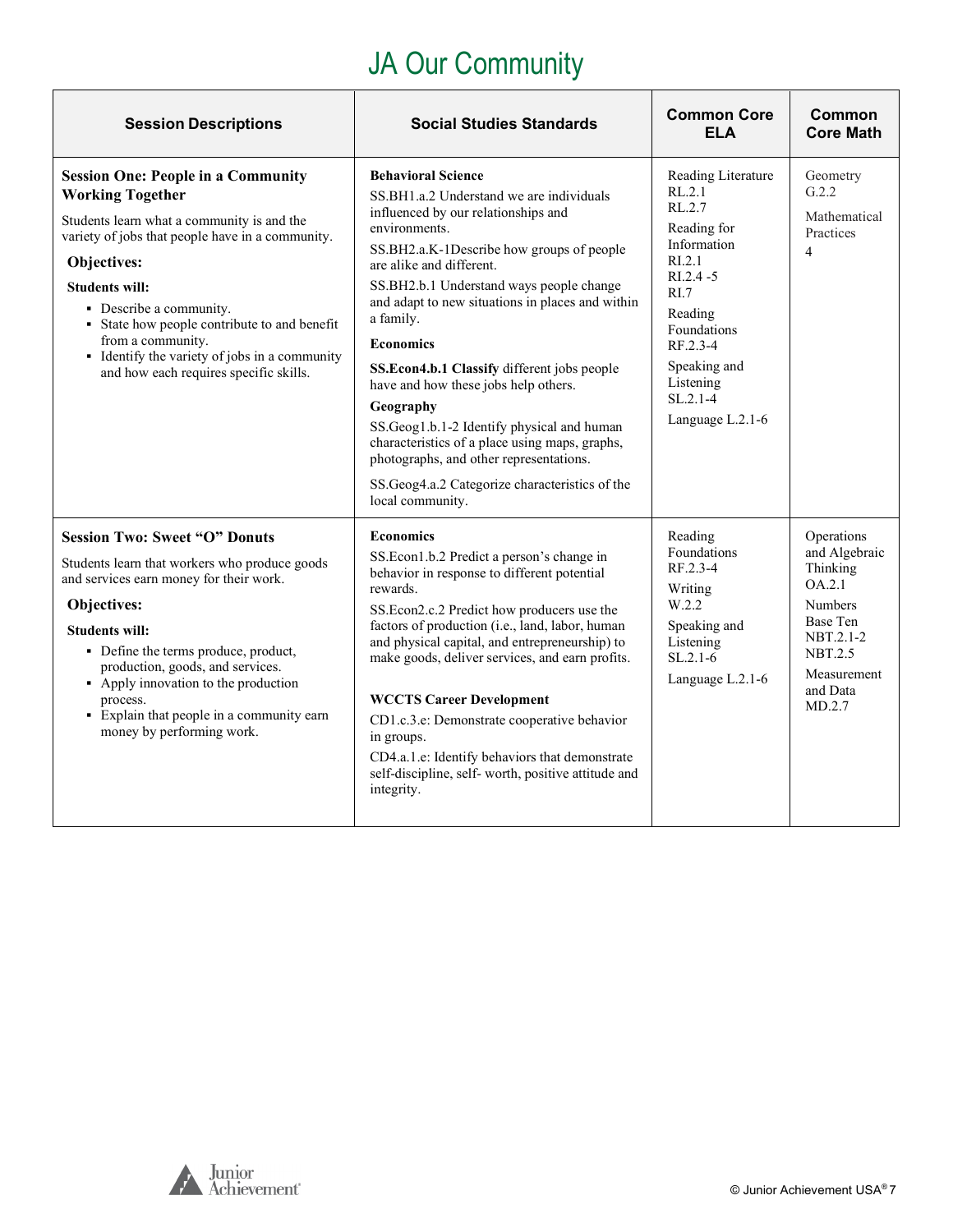## JA Our Community

| <b>Session Descriptions</b>                                                                                                                                                                                                                                                                                                                                                   | <b>Social Studies Standards</b>                                                                                                                                                                                                                                                                                                                                                                                                                                                                                                                                                                                                                                                                    | <b>Common Core</b><br><b>ELA</b>                                                                                                                                  | Common<br><b>Core Math</b>                                                                                |
|-------------------------------------------------------------------------------------------------------------------------------------------------------------------------------------------------------------------------------------------------------------------------------------------------------------------------------------------------------------------------------|----------------------------------------------------------------------------------------------------------------------------------------------------------------------------------------------------------------------------------------------------------------------------------------------------------------------------------------------------------------------------------------------------------------------------------------------------------------------------------------------------------------------------------------------------------------------------------------------------------------------------------------------------------------------------------------------------|-------------------------------------------------------------------------------------------------------------------------------------------------------------------|-----------------------------------------------------------------------------------------------------------|
| <b>Session Three: Business and Government</b><br>Jobs<br>Students explore how the money earned for work<br>moves through a community and the impact that<br>money has on people, businesses, and<br>government.<br>Objectives:<br><b>Students will:</b><br>• Locate businesses and identify government<br>careers.<br>• Explain how taxation supports government<br>services. | <b>Behavioral Science</b><br>SS.BH2.a.K-1 Describe how groups of people<br>are<br>alike and different.<br><b>Economics</b><br>SS.Econ4.c.2 Summarize goods and services<br>that<br>the government provides (e.g., roads, schools,<br>police), and how they help people.<br>Geography<br>SS.Geog1.b.1-2 Identify physical and human<br>characteristics of a place using maps, graphs,<br>photographs, and other representations.<br><b>Personal Financial Literacy</b><br>MM2.b.e Recognize that items of value,<br>including money, can be earned and exchanged<br>for goods and services.<br><b>WCCTS Career Development</b><br>CD2.b.1.e:Set realistic expectations for work<br>and achievement. | Reading for<br>Information<br>RI.2.1<br>$RI.2.4 - 5$<br>RI.7<br>Reading<br>Foundations<br>RF.2.3-4<br>Speaking and<br>Listening<br>$SL.2.1-4$<br>Language L.2.1-6 | Operations<br>and Algebraic<br>Thinking<br>OA.2.1<br>Mathematical<br>Practices<br>$1 - 2$<br>$4 - 5$<br>8 |
| The Session Four: Let's Vote!<br>Students participate in a decision that benefits<br>their community. They vote to express their<br>choice and to determine the will of the majority.<br>Objectives:<br><b>Students will:</b><br>• Apply a decision-making process.<br>• Recognize voting as a way responsible<br>citizens act and contribute to meet a<br>community's needs. | <b>Economics</b><br>SS.Econ4.d.1 Give an example of an<br>unintended cost or benefit to an event (e.g.,<br>getting new playground equipment, receiving a<br>present).<br><b>WCCTS</b><br>CD1.d.1.e:Define what a decision is and how<br>decisions can be made.<br>4C1.a.1.e: Recognize that there can be multiple<br>ways to solve a problem.<br>4C2.a.2.e: Explain problems, decisions and<br>opportunities faced by individuals and<br>communities.<br><b>Political Science</b><br>SS.PS3.a.1 Describe and explain the effect an<br>action has on members of a group. Express an<br>opinion and vote on a topic in their lives.                                                                  | Reading<br>Foundations<br>RF.2.3<br>Writing<br>W.2.2<br>$W.2.7-8$<br>Speaking and<br>Listening<br>$SL.2.1-6$<br>Language<br>L.2.1                                 | Measurement<br>and Data<br>MD.2.7<br>MD.2.9<br>Mathematical<br>Practices<br>2<br>$\overline{4}$           |

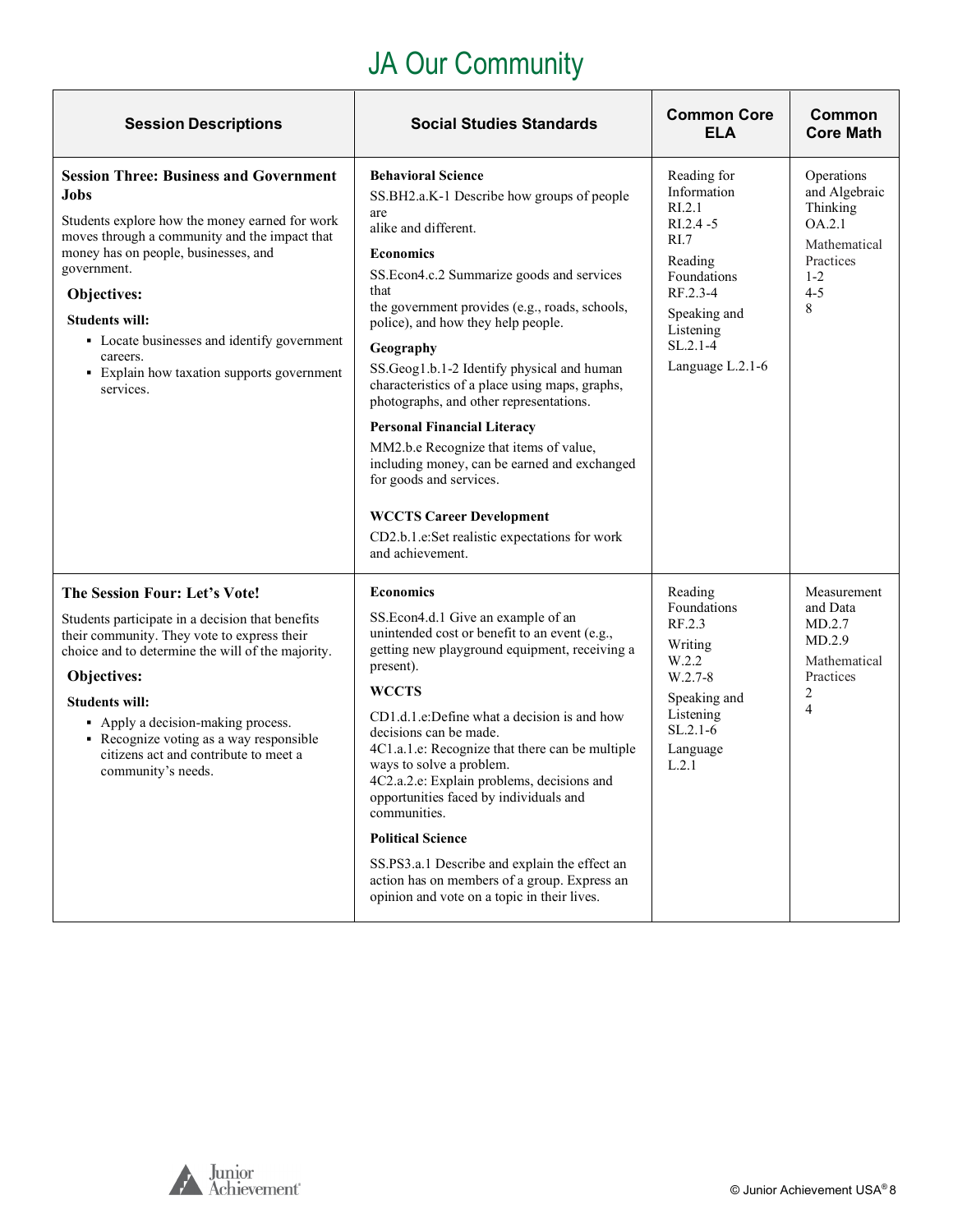## JA Our Community

| <b>Session Descriptions</b>                                                                                                                                                                                                                                                   | <b>Social Studies Standards</b>                                                                                                                                                                                                                                                                                                                                         | <b>Common Core</b><br>ELA                                                                                                                                                                                                                   | Common<br><b>Core Math</b>                                                                                                                                                                                |
|-------------------------------------------------------------------------------------------------------------------------------------------------------------------------------------------------------------------------------------------------------------------------------|-------------------------------------------------------------------------------------------------------------------------------------------------------------------------------------------------------------------------------------------------------------------------------------------------------------------------------------------------------------------------|---------------------------------------------------------------------------------------------------------------------------------------------------------------------------------------------------------------------------------------------|-----------------------------------------------------------------------------------------------------------------------------------------------------------------------------------------------------------|
| <b>Session Five: Money Moves in a</b><br>Community<br>Students learn about money and how it moves<br>through a community.<br><b>Objectives:</b><br><b>Students will:</b><br>• Identify coins and money terms.<br>• Describe how money flows through a<br>community's economy. | <b>Economics</b><br>SS. Econ 2.a. 1 Differentiate between buyers<br>(consumers) and sellers (producers).<br>SS. Econ 2.b. 2 Define product market and<br>categorize prices of products in a local market.<br>SS. Econ 3.a.1 Identify the cost of everyday<br>goods.<br>S. Econ 3.b. 1 Categorize types of money (e.g.,<br>coins, bills), and explain why money is used. | Reading Literature<br>RL.2.1<br>RL.2.4<br>RL.2.7<br>Reading for<br>Information<br>R <sub>L.2.1</sub><br>$R1.2.3 - 5$<br>R <sub>L</sub><br>Reading<br>Foundations<br>RF.2.3<br>Speaking and<br>Listening<br>$SL.2.1-4$<br>Language $L.2.1-6$ | Operations<br>and Algebraic<br>Thinking<br>OA.2.1<br><b>Numbers</b><br>Base Ten<br>NBT.2.1-2<br>NBT.2.5<br>Measurement<br>and Data<br>MD.2.7<br>MD.2.9<br>Mathematical<br>Practices<br>$1 - 2$<br>$5 - 7$ |

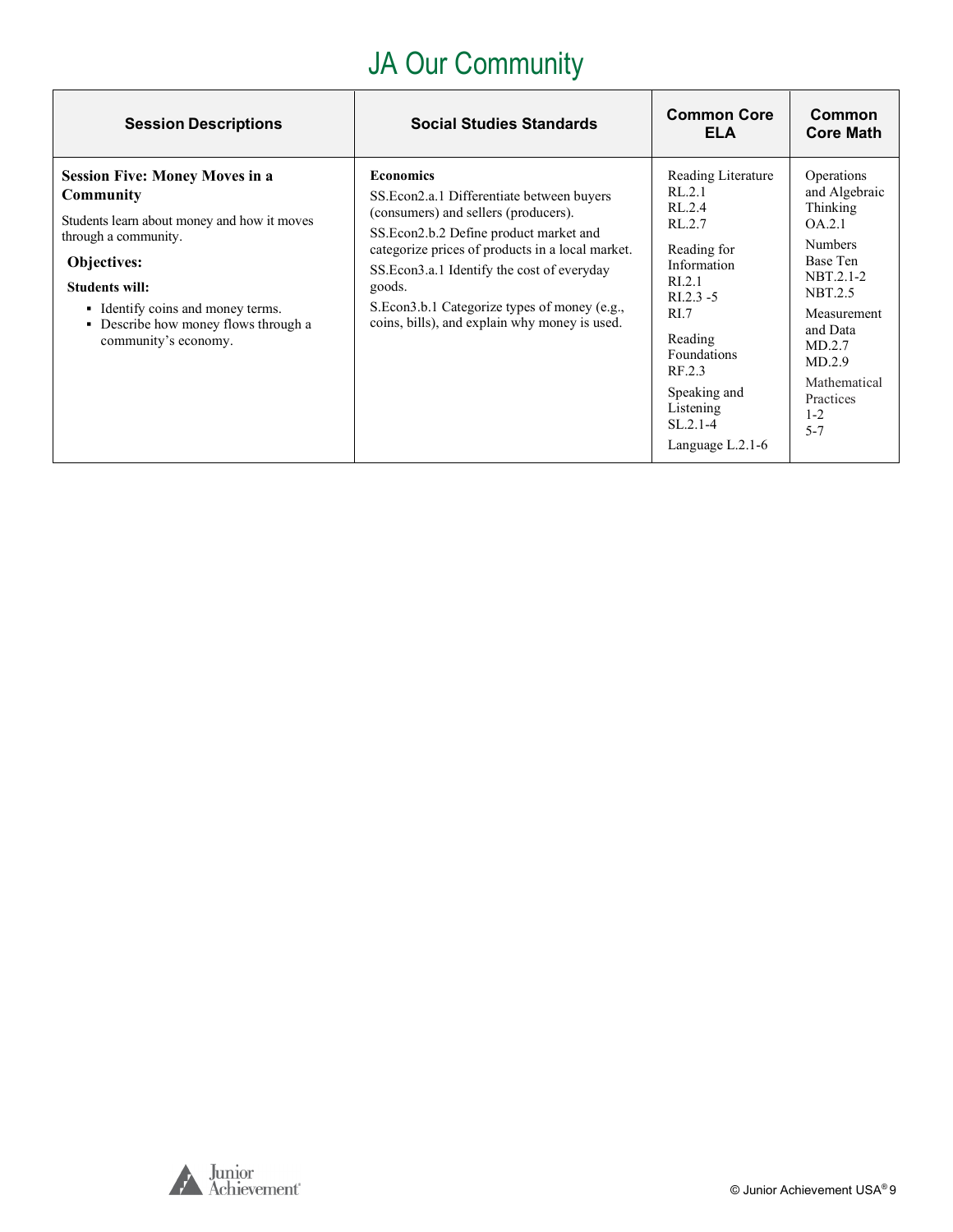# JA Our City

| <b>Session Descriptions</b>                                                                                                                                                                                                                                                                                                                             | <b>Academic Standards</b>                                                                                                                                                                                                                                                                                                                                                                                                                                                                                                                                                          | <b>Common Core Common Core</b><br><b>ELA</b>                                                                                                                                                                                  | <b>Math</b>                                                                                                                                   |
|---------------------------------------------------------------------------------------------------------------------------------------------------------------------------------------------------------------------------------------------------------------------------------------------------------------------------------------------------------|------------------------------------------------------------------------------------------------------------------------------------------------------------------------------------------------------------------------------------------------------------------------------------------------------------------------------------------------------------------------------------------------------------------------------------------------------------------------------------------------------------------------------------------------------------------------------------|-------------------------------------------------------------------------------------------------------------------------------------------------------------------------------------------------------------------------------|-----------------------------------------------------------------------------------------------------------------------------------------------|
| <b>Session One: Earn, Save, Spend, and Donate</b><br>Knowing we have four choices with money helps<br>people reach personal goals and dreams and helps<br>keep cities alive and healthy.<br>Objectives:<br><b>Students will:</b><br>• Describe the four choices we have with money.<br>• Define deposits and withdrawals.                               | <b>Economics</b><br>S.Econ1.a.3 Use economic reasoning to compare<br>and contrast the costs and benefits of a decision.<br>Categorize different limited resources (e.g.,<br>money, materials, time, labor/workers, land,<br>natural resources, renewable or non-renewable).<br>SS.Econ3.b.5 Describe the role of money,<br>banking, and savings in everyday life, including<br>why people borrow money and the role of<br>interest.<br>Geography<br>SS.Geog1. b.i Identify purposes of and<br>differences among maps, globes, aerial<br>photographs, charts, and satellite images. | Reading for<br>Information<br>RI.3.4-5<br>Reading<br>Foundations<br>RF.3.3-4<br>Writing<br>$W.3.2$ ELO<br>$W.3.7 - 8^{ELO}$<br>Speaking and<br>Listening<br>SL.3.1<br>SL.3.3<br>SL.3.6<br>Language<br>L.3.1<br>L.3.3<br>L.3.4 | Measurement<br>and Data<br>MD.3.4<br>MD.3.5<br>MD.3.6<br>Mathematical<br>Practices<br>$1 - 8$                                                 |
| <b>Session Two: Invisible Money</b><br>Students learn about the different forms of money and<br>how people use them to pay for goods and services.<br>Objectives:<br><b>Students will:</b><br>• Define goods and services.<br>• Explain how people spend money.<br>• Recognize methods of payment and whether<br>they are readily visible or invisible. | <b>Economics</b><br>SS.Econ2.a.3-4 Compare two product<br>markets found in the local community.<br>Differentiate between goods and services.<br>SS.Econ4.d.5 Predict unintended costs and<br>benefits (i.e., externalities) for a given current<br>situation or event.<br>SS.Econ3.b.5 Describe the role of money,<br>banking and savings n everyday life including<br>why people borrow money [and the role of<br>interest]<br><b>Personal Financial Literacy</b><br>PFL.CD2.a.m Differentiate between cash, check,<br>credit card, and debit card.                               | Reading for<br>Information<br>$R1.3.1-5$<br>Reading<br>Foundations<br>RF.3.3-4<br>Writing<br>$W.3.7 - 8^{ELO}$<br>Speaking and<br>Listening<br>$SL.3.1-4$<br>SL.3.6<br>Language<br>L.3.1<br>$L.3.3-4$                         | Operations and<br>Algebraic<br>Thinking<br>OA.3.8<br>OA.3.9<br>Mathematical<br>Practices<br>$1 - 8$                                           |
| <b>Session Three: How Do I Become an</b><br>Entrepreneur?<br>When entrepreneurs create businesses, they help keep<br>cities alive and healthy.<br>Objectives:<br><b>Students will:</b><br>• Define entrepreneur, producer, and consumer.<br>• Explain the need for a business plan.<br>• Discuss the ways in which entrepreneurs help a<br>city.        | <b>Economics</b><br>SS.Econ2.c.3 Compare the skills and knowledge<br>required to produce certain goods and services.<br>Provide an example of the factors of production<br>(i.e., land, labor, capital, entrepreneurship) for a<br>given product.<br><b>WCCTS</b><br>4C1.a.1.e: Recognize that there can be multiple<br>ways to solve a problem.<br>4C1.a.2.e: Explain how human needs and desires<br>drive innovation.                                                                                                                                                            | Reading for<br>Information<br>$R1.3.1-5$<br>Reading<br>Foundations<br>RF.3.3-4<br>Speaking and<br>Listening<br>$SL.3.1-3$<br>SL.3.6<br>Language<br>L.3.1<br>$L.3.3-4$                                                         | Operations and<br>Algebraic<br>Thinking<br>OA.3.8<br>Numbers Base<br>Ten<br><b>NBT.3.2</b><br>Mathematical<br>Practices<br>$1 - 2$<br>$4 - 8$ |

\*ELO- Indicates a skill best supported by an Extended Learning Opportunity

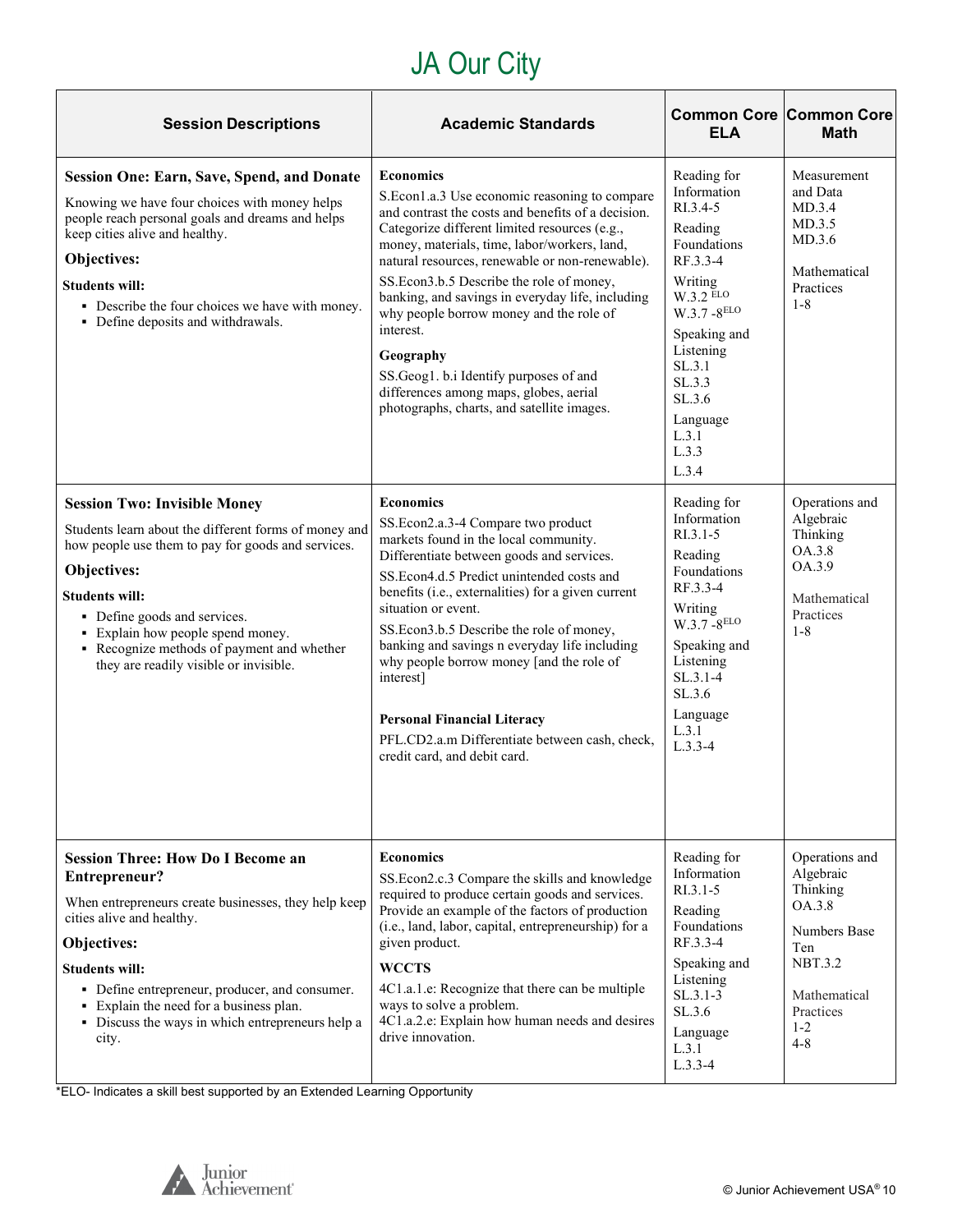# JA Our City

| <b>Session Descriptions</b>                                                                                                                                                                                                                                                                                                                                                                                                                                                                                                                                                                                   | <b>Academic Standards</b>                                                                                                                                                                                                                                                                                                                                                                                                                                                                                                                                                                                                                                                                 | Common<br><b>Core ELA</b>                                                                                                                                                                              | <b>Common Core</b><br><b>Math</b>                                                                                                 |
|---------------------------------------------------------------------------------------------------------------------------------------------------------------------------------------------------------------------------------------------------------------------------------------------------------------------------------------------------------------------------------------------------------------------------------------------------------------------------------------------------------------------------------------------------------------------------------------------------------------|-------------------------------------------------------------------------------------------------------------------------------------------------------------------------------------------------------------------------------------------------------------------------------------------------------------------------------------------------------------------------------------------------------------------------------------------------------------------------------------------------------------------------------------------------------------------------------------------------------------------------------------------------------------------------------------------|--------------------------------------------------------------------------------------------------------------------------------------------------------------------------------------------------------|-----------------------------------------------------------------------------------------------------------------------------------|
| <b>Session Four: Money Choices Make the</b><br><b>City Go Round</b><br>Money choices encourage economic exchange<br>within a city. This happens when money travels<br>back and forth among consumers, businesses, and<br>the city government. Economic exchange is<br>important for keeping a city functioning and vital.<br>Objectives:<br><b>Students will:</b><br>• Demonstrate the importance of money in<br>everyday life.<br>• Describe how money flows through a city's<br>economy.<br>• Explain taxes and how the city government<br>uses the money to pay for the goods and<br>services it provides. | <b>Economics</b><br>SS.Econ1.b.4 Infer potential incentives in a<br>real-world situation.<br>SS. Econ4.b.4-5 Assess the role of economic<br>institutions (e.g., banks, government) in helping<br>individuals and society.<br>SS.Econ4.c.5 Discuss reasons a government taxes<br>people.<br><b>Personal Financial Literacy</b><br>PFL.SI1.c.i Explain how people make spending and<br>saving choices to meet personal savings<br>goals.                                                                                                                                                                                                                                                    | Reading for<br>Information<br>R <sub>1.3.1</sub><br>RI.3.3-6<br>Reading<br>Foundations<br>RF.3.3-4<br>Speaking and<br>Listening<br>$SL.3.1-3$<br>SL.3.6<br>Language<br>L.3.1<br>L.3.3<br>L.3.4         | Operations in<br>Algebra<br><b>OA.3.8</b><br>OA.3.9<br>Numbers Base Ten<br><b>NBT.3.2</b><br>Mathematical<br>Practices<br>$1 - 8$ |
| <b>Session Five: Let's Build a City</b><br>A healthy city is built on the money choices of<br>consumers, businesses, and the government. A city<br>thrives when these sectors of the economy earn, save,<br>spend, and donate.<br>Objectives:<br><b>Students will:</b><br>• Describe how personal choices make a city a<br>good place to live, work, play, and go to<br>school.                                                                                                                                                                                                                               | <b>Economics</b><br>SS. Econ4.b.4-5 Assess the role of economic<br>institutions (e.g., banks, government) in helping<br>individuals and society. Differentiate between<br>private property (e.g., factories and homes) and<br>public property (e.g., parks, public schools, and<br>government buildings).<br>Geography<br>SS.Geog1.a.4 -5 Summarize how location (absolute<br>and relative) affects people, places, and<br>environment. Construct maps (paper or digital),<br>charts, and graphs using appropriate elements (i.e.,<br>date, orientation, grid, scale, title, author, index,<br>legend, situation)<br>SS.Geog2.d.4-5 Summarize positive and negative<br>factors of cities. | Reading for<br>Information<br>R <sub>I.3.1</sub><br>RI.3.3-6<br>Reading<br>Foundations<br>RF.3.3-4<br>Writing<br>W.3.2<br>Speaking and<br>Listening<br>$SL.3.1-3$<br>SL.3.6<br>Language<br>L.3.1, 3, 4 | Operations in<br>Algebra<br>OA.3.8<br>Numbers Base Ten<br><b>NBT.3.2</b><br>Mathematical<br>Practices<br>$1 - 7$                  |

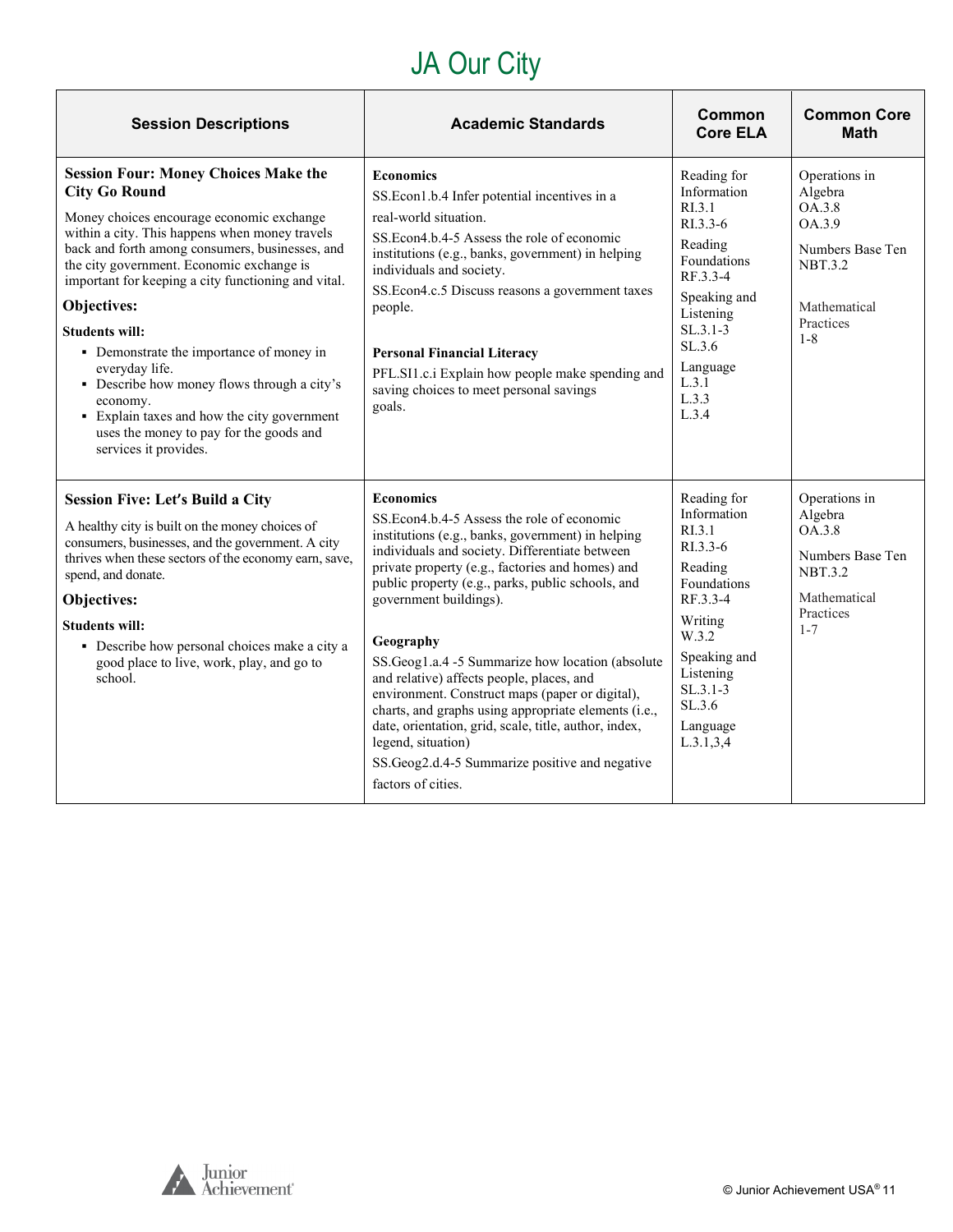# JA Our Region

<span id="page-11-0"></span>

| <b>Session Details</b>                                                                                                                                                                                                                                                                                                                                                                        | <b>Academic Standards</b>                                                                                                                                                                                                                                                                                                                                                                                                                                                                                                                                                                                                                                                                            | <b>Common Core</b><br><b>ELA</b>                                                                                                                                                                       | <b>Common Core</b><br><b>Math</b>               |
|-----------------------------------------------------------------------------------------------------------------------------------------------------------------------------------------------------------------------------------------------------------------------------------------------------------------------------------------------------------------------------------------------|------------------------------------------------------------------------------------------------------------------------------------------------------------------------------------------------------------------------------------------------------------------------------------------------------------------------------------------------------------------------------------------------------------------------------------------------------------------------------------------------------------------------------------------------------------------------------------------------------------------------------------------------------------------------------------------------------|--------------------------------------------------------------------------------------------------------------------------------------------------------------------------------------------------------|-------------------------------------------------|
| <b>Session One: Be an Entrepreneur</b><br>Students explore well-known businesses by<br>matching entrepreneurs to their businesses and<br>identifying their own entrepreneurial traits.<br>Objectives:<br><b>Students will:</b><br>• Recognize the impact entrepreneurs have on a<br>region<br>• Apply traits that are common to successful<br>entrepreneurs to their own skills and abilities | <b>Economics</b><br>SS. Econ1.b.4 Infer potential incentives in a<br>real-world situation.<br><b>WCCTS</b><br>4C1.a.2e: Explain how human needs and desires<br>drive innovation.<br>4C1.b.1.e: Recognize that an individual's<br>background and experiences influence their<br>perspective of problems and solutions.<br>CD1.a.1.e: Identify individual likes and dislikes<br>related to utilizing skills and abilities.<br>MF8.a: Describe the role and function of<br>entrepreneurship.                                                                                                                                                                                                            | Reading for<br>Information<br>$RI.4.1 - 2$<br>RI.4.4<br>RI.4.7<br>Reading<br><b>Foundations</b><br>RF.4.3-4<br>Speaking and<br>Listening<br>SL.4.1<br>SL.4.3<br>Language<br>$L.4.3 - 4$<br>L.4.6       | Mathematical<br>Practices<br>$1 - 2$<br>$4 - 7$ |
| <b>Session Two: Resources-Tools for</b><br><b>Entrepreneurs</b><br>Students are introduced to resources and, working in<br>teams, use this information to create new businesses.<br>Objectives:<br><b>Students will:</b><br>• Define natural, human, and capital resources<br>• Describe how products and services use<br>resources                                                           | <b>Economics</b><br>S.Econ1.a.3 Use economic reasoning to compare<br>and contrast the costs and benefits of a decision.<br>Categorize different limited resources (e.g., money,<br>materials, time, labor/workers, land, natural<br>resources, renewable or non-renewable).<br>SS.Econ2.c.3 Compare the skills and knowledge<br>required to produce certain goods and services.<br>Provide an example of the factors of production<br>(i.e., land, labor, capital, entrepreneurship) for a<br>given product.<br>Geography<br>SS.Geog3.a.5 Classify a provided set of resources<br>as renewable or nonrenewable, and analyze the<br>implications of both at the local, national, and<br>global level. | Reading for<br>Information<br>RI.4.4<br>RI.4.7<br>Reading<br>Foundations<br>RF.4.3-4<br>Writing<br>W.4.2<br>W.4.8<br>Speaking and<br>Listening<br>$SL.4.1 - 5$<br>Language<br>$L.4.3 - 4$<br>$L.4.1-6$ | Mathematical<br>Practices<br>$1 - 2$<br>$4 - 8$ |

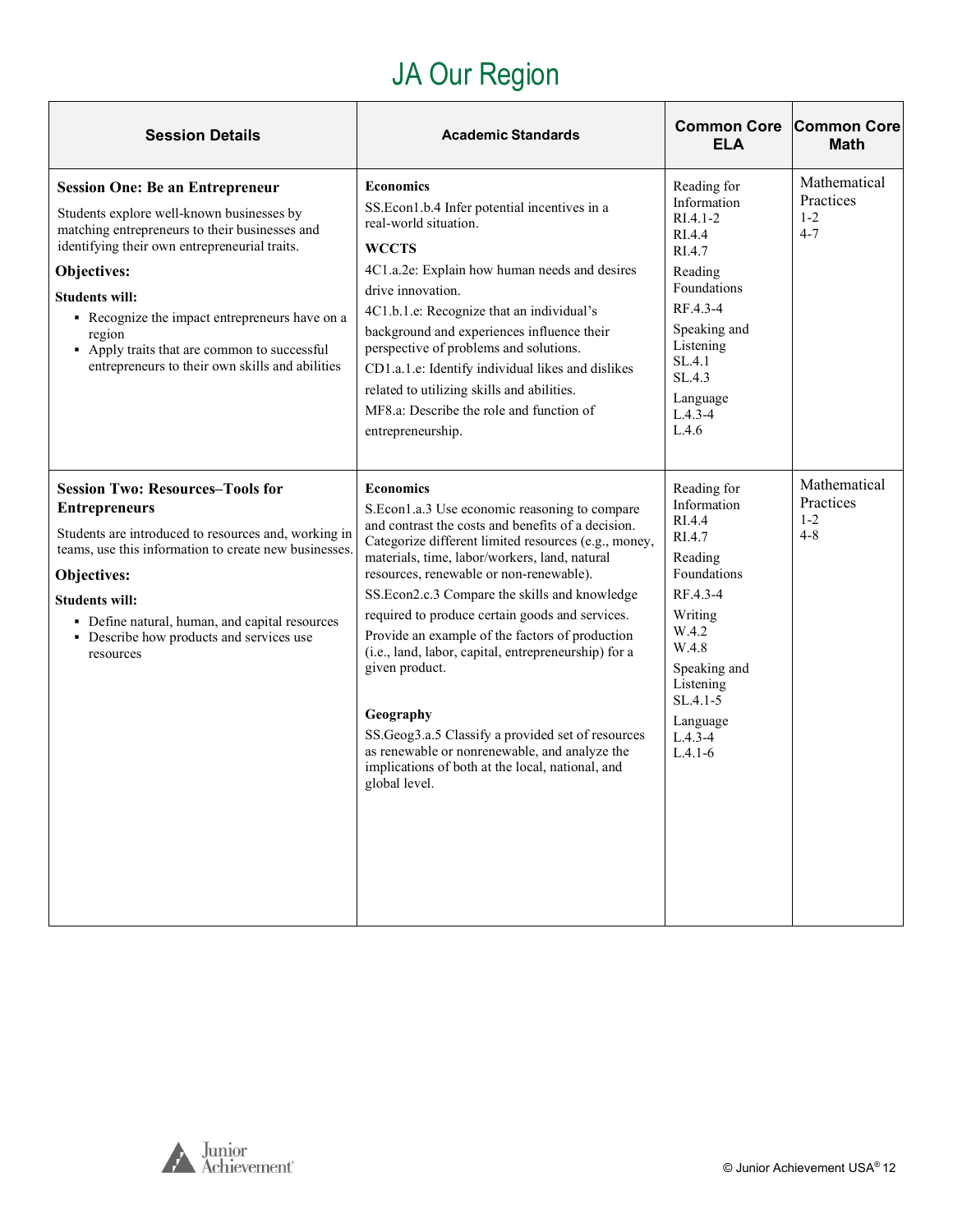# JA Our Region

| <b>Session Details</b>                                                                                                                                                                                                                                                                                                                                 | <b>Academic Standards</b>                                                                                                                                                                                                                                                                                                                                                     | <b>Common Core Common Core</b><br>ELA                                                                                      | Math                                                                    |
|--------------------------------------------------------------------------------------------------------------------------------------------------------------------------------------------------------------------------------------------------------------------------------------------------------------------------------------------------------|-------------------------------------------------------------------------------------------------------------------------------------------------------------------------------------------------------------------------------------------------------------------------------------------------------------------------------------------------------------------------------|----------------------------------------------------------------------------------------------------------------------------|-------------------------------------------------------------------------|
| <b>Session Three: Hot Dog Stand Game</b><br>Students learn the fundamental tasks performed by a<br>business owner by playing the Hot Dog Stand game<br>and tracking their revenue and expenses.<br><b>Objectives:</b><br><b>Students will:</b><br>• Track the revenue and expenses of a business<br>• Identify the fundamental tasks required to run a | <b>Economics</b><br>SS. Econ2.c.3 Compare the skills and knowledge<br>required to product certain goods and services.<br>Provide an example of the factors of production<br>(i.e., land, labor, capital, entrepreneurship) for a<br>given product.<br>SS. Econ4.d.5 Predict unintended costs and benefits<br>(i.e., externalities) for a given current situation or<br>event. | Reading for<br>Information<br>RI.4.2-4<br>RI.4.7<br>Reading<br><b>Foundations</b><br>RF.4.3-4<br>Speaking and<br>Listening | <b>NBT 4.4</b><br>NF.4.7<br>Mathematical<br><b>Practices</b><br>$1 - 7$ |
| business<br>• Explain the importance of keeping an accurate<br>account of a business's financial information                                                                                                                                                                                                                                           |                                                                                                                                                                                                                                                                                                                                                                               | SL.4.1<br>SL.4.3<br>Language<br>L.4.1<br>$L.4.3-6$                                                                         |                                                                         |

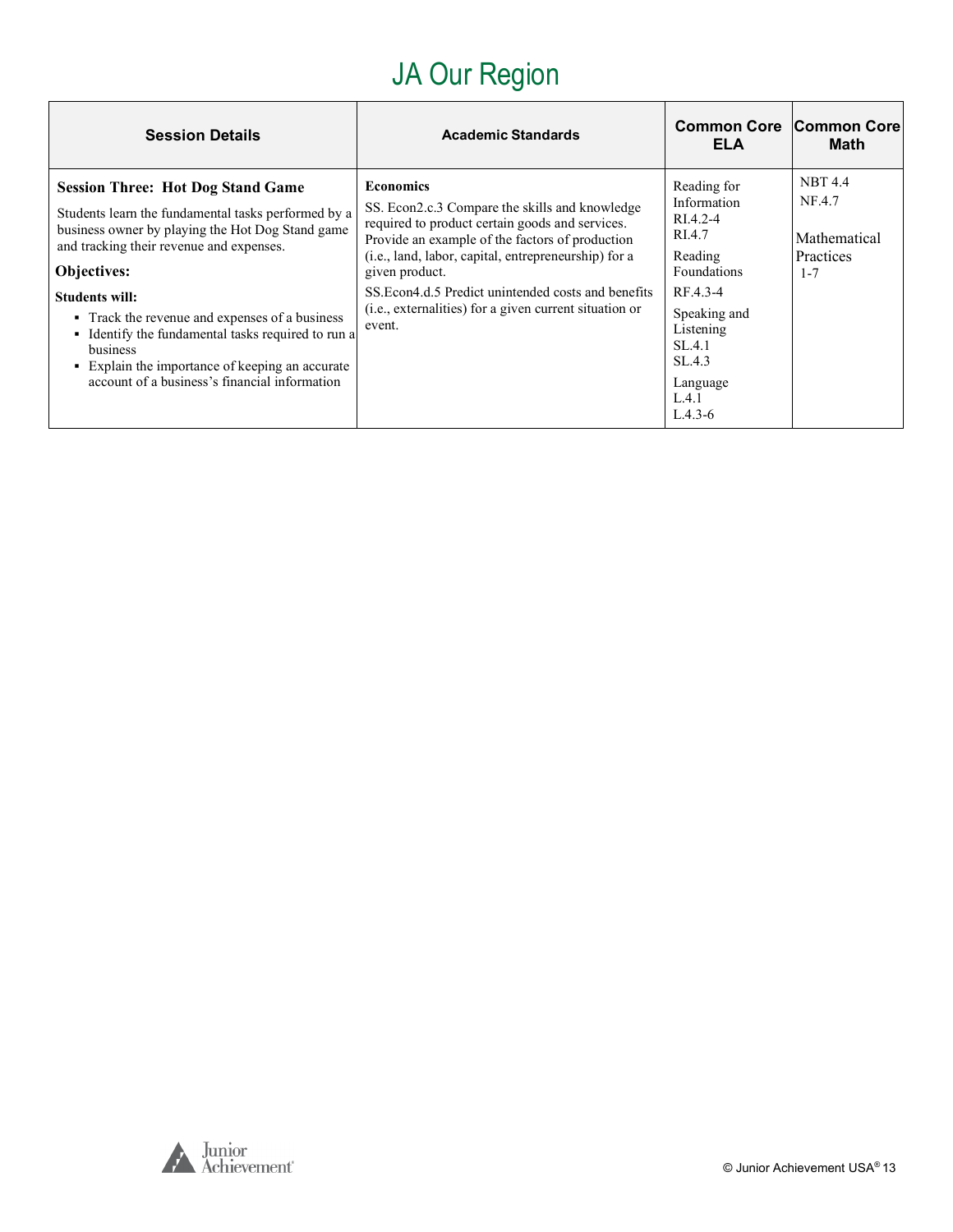# JA Our Region

| <b>Session Details</b>                                                                                                                                                                                                                                                                                                                                                                                                                                       | <b>Academic Standards</b>                                                                                                                                                                                                                                                                                                                                                                                                                                                                                                                                                                                          | <b>Common Core</b><br>ELA                                                                                                                                                                                                     | <b>Common Core</b><br><b>Math</b>                                 |
|--------------------------------------------------------------------------------------------------------------------------------------------------------------------------------------------------------------------------------------------------------------------------------------------------------------------------------------------------------------------------------------------------------------------------------------------------------------|--------------------------------------------------------------------------------------------------------------------------------------------------------------------------------------------------------------------------------------------------------------------------------------------------------------------------------------------------------------------------------------------------------------------------------------------------------------------------------------------------------------------------------------------------------------------------------------------------------------------|-------------------------------------------------------------------------------------------------------------------------------------------------------------------------------------------------------------------------------|-------------------------------------------------------------------|
| <b>Session Four: Entrepreneurs Solve</b><br><b>Problems</b><br>Students journey through the complex world of<br>business problem solving by brainstorming ideas<br>and by determining the price, advertising, and<br>supply for a new business using the Problem-<br>Solver Catcher.<br>Objectives:<br><b>Students will:</b><br>• Demonstrate the problem-solving process<br>• Identify the potential risks and rewards in<br>making<br>• business decisions | <b>Economics</b><br>SS.Econ4.d.5 Predict unintended costs and benefits<br>(i.e., externalities) for a given current situation or<br>event.<br><b>Personal Financial Literacy</b><br>PFL.SI2.c.m Identify factors that influence financial<br>investment planning (e.g., age, income, liabilities,<br>assets, goals, family size, or risk tolerance).<br><b>WCCTS</b><br>4C1.a.1.e: Recognize that there can be multiple ways<br>to solve a problem.<br>4C2.a.2.e: Explain problems, decisions and<br>opportunities faced by individuals and communities.                                                           | Reading for<br>Information<br>RI.4.1<br>RI.4.3-4<br>RI.4.7<br>Reading<br>Foundations<br>RF.4.3-4<br>Writing<br>W.4.2<br>W.4.8<br>Speaking and<br>Listening<br>SL.4.1-2<br>SL.4.4<br>Language<br>L.4.1<br>$L.4.3 - 4$<br>L.4.6 | Mathematical<br>Practices<br>$1 - 2$<br>$\overline{4}$<br>$6 - 7$ |
| <b>Session Five: Entrepreneurs Go Global</b><br>Students demonstrate the supply chain by working<br>in teams to build a sticker-sheet computer.<br>Objectives:<br><b>Students will:</b><br>• Apply the supply chain to a manufacturing<br>example<br>• Explain how resource providers, businesses,<br>and consumers are interdependent                                                                                                                       | <b>Economics</b><br>SS.Econ4.a.3 Trace the chain of supply for a<br>needed product.<br><b>Personal Financial Literacy</b><br>PFL.FM2.c.i Explain ways financial decisions are<br>influenced by external factors.<br>Geography<br>SS.Geog1.a.4 -5 Summarize how location (absolute<br>and relative) affects people, places, and<br>environment<br>SS.Geog3.a.5 Classify a provided set of resources as<br>renewable or nonrenewable, and analyze the<br>implications of both at the local, national, and global<br>level.<br>SS.Geog3.b.4 Classify various ways that people and<br>countries depend on one another. | Reading for<br>Information<br>RI.4.3-4<br>RI.4.7<br>Reading<br>Foundations<br>RF.4.3-4<br>Speaking and<br>Listening<br>$SL.4.1 - 4$<br>Language<br>L.4.1<br>$L.4.3 - 4$<br>L.4.6                                              | NA                                                                |

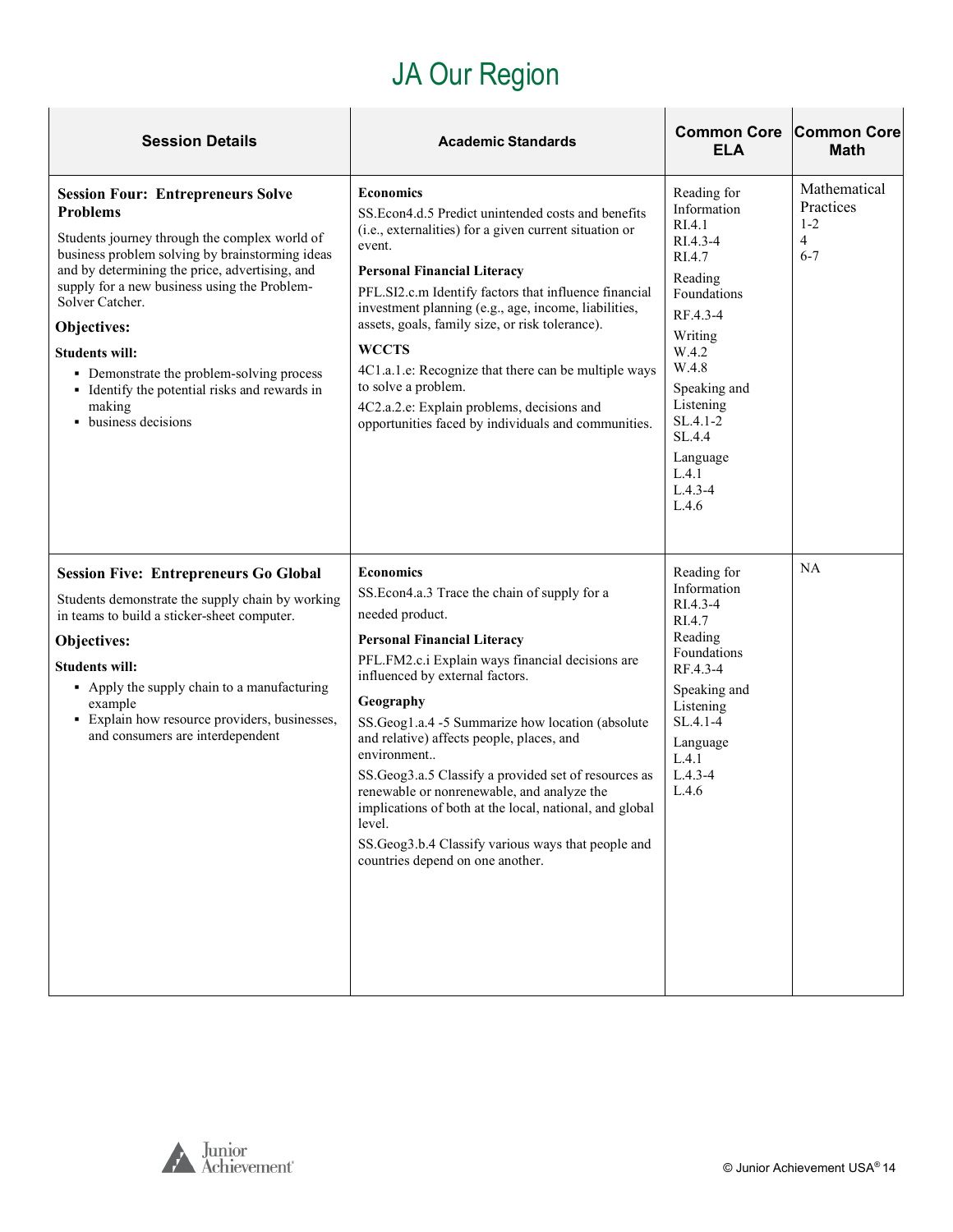#### JA Our Nation

| <b>Session Details</b>                                                                                                                                                                                                                                                                                                                                                      | <b>Academic Standards</b>                                                                                                                                                                                                                                                                                                                                                                                                                                                                                                                                                                                                                                                                                  | <b>Common Core Common Core</b><br><b>ELA</b>                                                                                                                                                                    | <b>Math</b>                                                                                    |
|-----------------------------------------------------------------------------------------------------------------------------------------------------------------------------------------------------------------------------------------------------------------------------------------------------------------------------------------------------------------------------|------------------------------------------------------------------------------------------------------------------------------------------------------------------------------------------------------------------------------------------------------------------------------------------------------------------------------------------------------------------------------------------------------------------------------------------------------------------------------------------------------------------------------------------------------------------------------------------------------------------------------------------------------------------------------------------------------------|-----------------------------------------------------------------------------------------------------------------------------------------------------------------------------------------------------------------|------------------------------------------------------------------------------------------------|
| <b>Session One: Free to Choose Your</b><br><b>Work or Business</b><br>Students are introduced to the nation's free<br>market system and how it supports<br>businesses and careers.<br>Objectives:<br><b>Students will:</b><br>• Identify the characteristics of a free<br>market economy<br>• Explain how pricing guides economic<br>decisions                              | <b>Economics</b><br>SS.Econ1.b.4 Infer potential incentives in a real world<br>situation.<br>SS.Econ1.a.3 Use economic reasoning to compare and<br>contrast the costs and benefits of a decision.<br>SS.Econ2.b.4-5 Assess the roles of consumers (demand),<br>producers (supply), prices, non-price factors (e.g., drought<br>or a fad item), and competition in the product market.<br><b>Personal Financial Literacy</b><br>PFL.FM2.c.i Explain ways financial decisions are<br>influenced by external factors.                                                                                                                                                                                         | Reading for<br>Information<br>$R1.5.1-2$<br>RI.5.4<br>RI.5.7<br>Reading<br>Foundations<br>RF.5.3-4<br>Speaking and<br>Listening<br>$SL.5.1-4$<br>SL.5.6<br>Language<br>$L.5.1 - 5$                              | Operations and<br>Algebraic<br>Thinking<br>OA.5.2<br><b>Numbers Base</b><br>Ten<br>NBT.5.6-7   |
| <b>Session Two: Innovation Nation</b><br>Students experience how entrepreneurial<br>thinking can spur new businesses and the<br>opportunity for future income.<br>Objectives:<br><b>Students will:</b><br>• Define entrepreneur and<br>entrepreneurship<br>• Describe resources and how<br>entrepreneurs use them<br>• Explore STEM skills and the process of<br>innovation | <b>Economics</b><br>SS.Econ2.c.3Compare the skills and knowledge required to<br>produce certain goods and services.<br><b>WCCTS</b><br>4C1.a.4.m: Analyze elements of a problem to develop<br>creative solutions.<br>4C1.b.6.m: Explain how multiple people and perspectives<br>can improve an existing product or process better than an<br>individual.<br>4C3.b.4.m: Use idea generating practices as part of a group.<br>CD2.b.3.e: Explore local and regional labor market and job<br>growth information.                                                                                                                                                                                              | Reading for<br>Information<br>$RI.5.1-2$<br>RI.5.4<br>RI.5.7<br>Reading<br>Foundations<br>RF.5.3-4<br>Writing<br>WS.5.2<br>WS.5.4<br>Speaking and<br>Listening<br>SL.5.1-4<br>SL.5.6<br>Language<br>$L.5.1 - 5$ | Operations and<br>Algebraic<br>Thinking<br>CC.2.2.5.A.1<br>Numbers Base<br>Ten<br>CC.2.1.5.B.2 |
| <b>Session Three: Career Quest</b><br>Students learn about career clusters.<br>Objectives:<br><b>Students will:</b><br>• Examine career groupings and the skills<br>necessary for a variety of careers.                                                                                                                                                                     | <b>Personal Financial Literacy</b><br>PFL.EE1.b.m Evaluate specific examples of intrinsic and<br>extrinsic rewards for a specific career (e.g., salary,<br>flexibility, family time, or goodwill). Compare and contrast<br>employment choices based on intrinsic and extrinsic factors<br>(e.g., salary, flexibility, family time, or goodwill).<br><b>WCCTS</b><br>CD1.a.1.e: Identify individual likes and dislikes related to<br>utilizing skills and abilities.<br>CD1.c.3.e: Demonstrate cooperative behavior in groups.<br>CD3.a.1.e: Locate, evaluate and interpret career<br>information.<br>CD3.a.2.e: Discuss and explain behaviors and decisions<br>that reflect interests, likes and dislikes. | Reading for<br>Information<br>$RI.5.1-2$<br>RI.5.4<br>RI.5.7<br>Reading<br>Foundations<br>RF.5.3-4<br>Speaking and<br>Listening<br>SL.5.1-4<br>SL.5.6<br>Language<br>$L.5.1 - 5$                                | Numbers Base<br>Ten<br>CC.2.1.5.B.2                                                            |

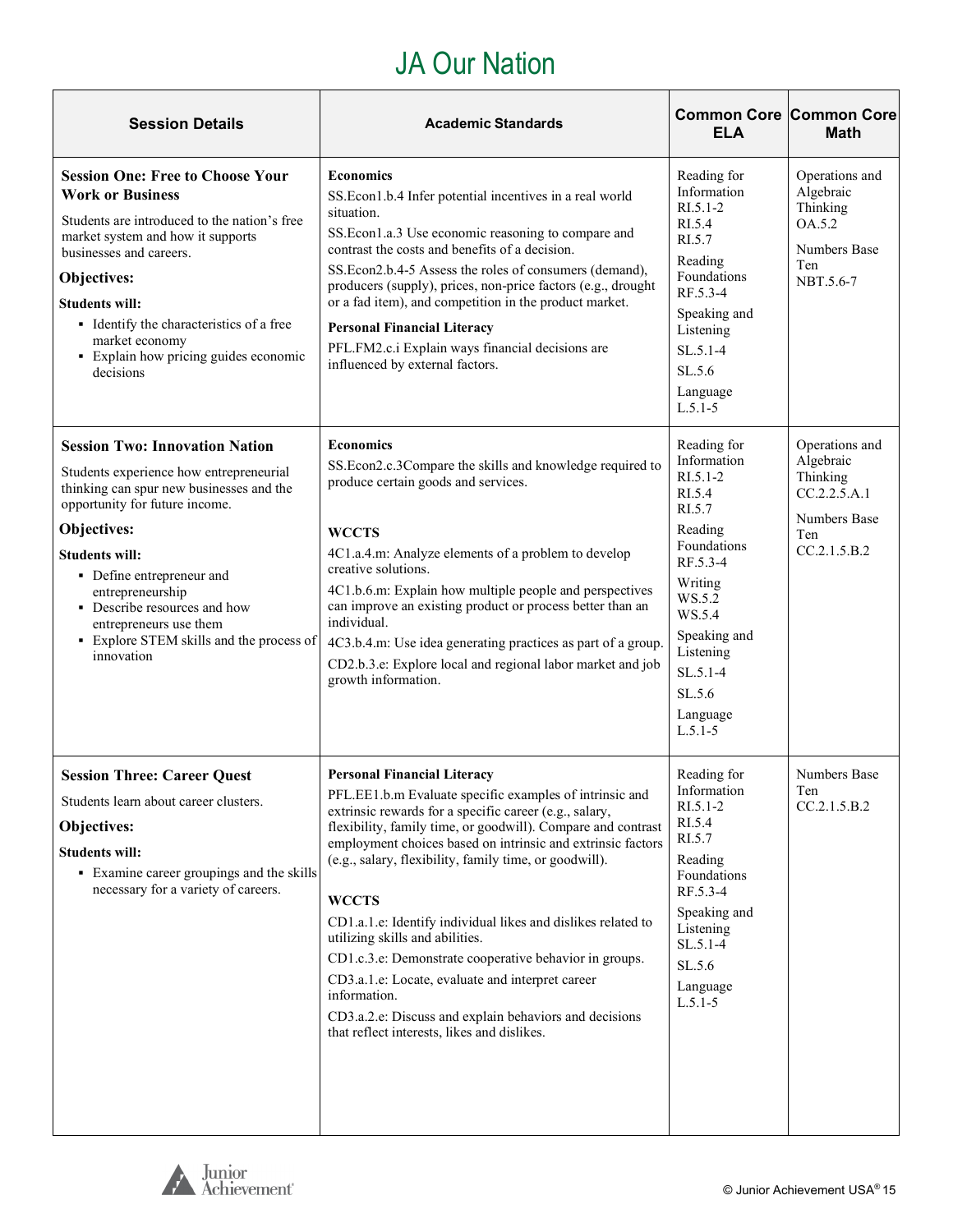#### JA Our Nation

| <b>Session Descriptions</b>                                                                                                                                                                                                                         | <b>Academic Standards</b>                                                                                                                                                                                                                                                                                                                                                                                                                                                                                                                                                                                                                                                   | <b>Common Core</b><br>ELA                                                                                                                                                                                         | <b>Common Core</b><br><b>Math</b>                                                              |
|-----------------------------------------------------------------------------------------------------------------------------------------------------------------------------------------------------------------------------------------------------|-----------------------------------------------------------------------------------------------------------------------------------------------------------------------------------------------------------------------------------------------------------------------------------------------------------------------------------------------------------------------------------------------------------------------------------------------------------------------------------------------------------------------------------------------------------------------------------------------------------------------------------------------------------------------------|-------------------------------------------------------------------------------------------------------------------------------------------------------------------------------------------------------------------|------------------------------------------------------------------------------------------------|
| <b>Session Four: Get and Keep the Job!</b><br>Students examine important work-readiness<br>and behavioral skills needed for career<br>success.<br>Objectives:<br><b>Students will:</b><br>· Identify the soft skills wanted by<br>today's employers | <b>Personal Financial Literacy</b><br>PFL.EE2.a.i Assess different types of jobs, based on<br>the skills associated with each job. Interpret career<br>information.<br><b>WCCTS</b><br>CD3.a.3.e: Give examples of positive personal<br>characteristics.<br>CD3.b.1.e: Describe why people work and how aspects<br>of the work environment affect lifestyle.<br>CD4.a.1.e: Identify behaviors that demonstrate<br>self-discipline, self-worth, positive attitude and<br>integrity.<br>CD4.a.2.e: Describe positive work-qualities typically<br>desired in each of the career cluster's pathways.<br>CD4.b.1.e: Identify the qualities employers may seek in<br>a candidate. | Reading for<br>Information<br>$R1.5.1-2$<br>RI.5.4<br>RI.5.7<br>Reading<br>Foundations<br>RF.5.3-4<br>Writing<br>WS.5.2<br>WS.5.4<br>Speaking and<br>Listening<br>$SL.5.1-4$<br>SL.5.6<br>Language<br>$L.5.1 - 5$ | Operations and<br>Algebraic<br>Thinking<br>CC.2.2.5.A.1<br>Numbers Base<br>Ten<br>CC.2.1.5.B.2 |
| <b>Session Five: Global Connections</b><br>Students explore how the United States is<br>connected to the global economy.<br>Objectives:<br><b>Students will:</b><br>• Discuss why businesses specialize and<br>trade<br>• Define opportunity cost   | <b>Economics</b><br>SS.Econ5.a.3 Compare and contrast specialization in<br>two or more regions.<br>Geography<br>SS.Geog1.a.4-5 Summarize how location (absolute<br>and relative) affects people, places, and environment.                                                                                                                                                                                                                                                                                                                                                                                                                                                   | Reading for<br>Information<br>$RI.5.1-2$<br>RI.5.4<br>RI.5.7<br>Reading<br>Foundations<br>RF.5.3-4<br>Speaking and<br>Listening<br>$SL.5.1-4$<br>SL.5.6<br>Language<br>$L.5.1-5$                                  | NA                                                                                             |
| <b>Optional Supplement: Business</b><br>Organization<br>Students examine entrepreneurship, free<br>enterprise, and business organization.<br>Objectives:<br><b>Students will:</b><br>• Identify three basic ways businesses are<br>organized.       | <b>NA</b>                                                                                                                                                                                                                                                                                                                                                                                                                                                                                                                                                                                                                                                                   | Speaking and<br>Listening<br>SL.5.1-4<br>Language<br>L.5.1, 5                                                                                                                                                     | NA                                                                                             |

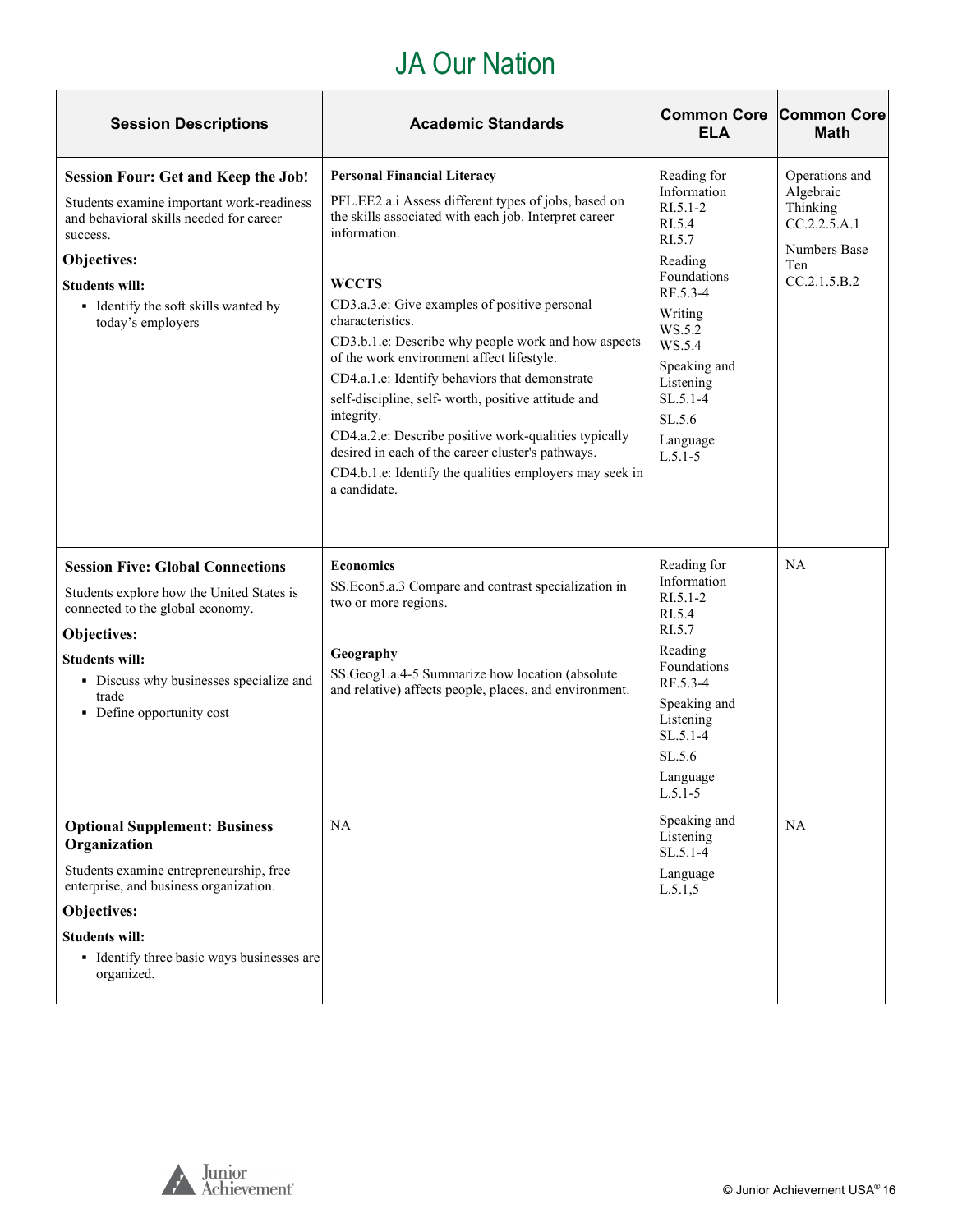# JA More than Money

<span id="page-16-0"></span>

| <b>Session Descriptions</b>                                                                                                                                                                                                                                                                                                                                                                                                                                                      | <b>Academic Standards</b>                                                                                                                                                                                                                                                                                                                                                                                                                                                                                                                                                                                                                                                                       | <b>Common Core</b><br><b>ELA</b>                                                                                                                                                         | Common<br><b>Core Math</b>                                                                                                                    |
|----------------------------------------------------------------------------------------------------------------------------------------------------------------------------------------------------------------------------------------------------------------------------------------------------------------------------------------------------------------------------------------------------------------------------------------------------------------------------------|-------------------------------------------------------------------------------------------------------------------------------------------------------------------------------------------------------------------------------------------------------------------------------------------------------------------------------------------------------------------------------------------------------------------------------------------------------------------------------------------------------------------------------------------------------------------------------------------------------------------------------------------------------------------------------------------------|------------------------------------------------------------------------------------------------------------------------------------------------------------------------------------------|-----------------------------------------------------------------------------------------------------------------------------------------------|
| <b>Session One: The Money Garden</b><br>Students explore money-management skills<br>and become familiar with the key differences<br>between earning, saving, and spending. They<br>learn that money can be saved in a financial<br>institution, such as a bank or a credit union,<br>and how that money can earn interest.<br>Objectives:<br><b>Students will:</b><br>• Identify the role of money in everyday<br>life<br>• Explain the benefits of using a savings<br>account   | <b>Economics</b><br>SS. Econ1.a.3 Use economic reasoning to compare<br>and contrast the costs and benefits of a decision.<br>SS.Econ1.b.2 Predict a person's change in behavior in<br>response to different potential rewards.<br>SS.Econ3.b.5 Describe the role of money, banking, and<br>savings in everyday life, including why people borrow<br>money and the role of interest.<br><b>Personal Financial Literacy</b><br>PFL.SI1.a.m Compare and contrast places that can be used<br>to save money. Describe ways to decrease expenses in<br>order to increase savings. Compare pay yourself first to<br>living paycheck to paycheck. Explain why saving is a<br>prerequisite to investing. | Reading for<br>Information<br>RI.3.1<br>RI.3.3-4<br>RI.3.6<br>Reading<br>Foundations<br>RF.3.3-4<br>Speaking and<br>Listening<br>SL.3.1<br>SL.3.6<br>Language<br>L.3.1<br>L.3.4<br>L.3.4 | Numbers Base<br>Ten<br>3.NBT.2.2<br>3.NBT.3.3<br>4.NBT.4<br>5.NBT.5<br>5.NBT.7<br>Mathematical<br>Practices<br>$1 - 8$                        |
| <b>Session Two: Create a Business</b><br>Students learn about the ways in which<br>people's interests and skills can help them<br>identify small businesses they can start.<br>Objectives:<br><b>Students will:</b><br>• Define business, goods, and services<br>• Identify businesses they would like to<br>start that<br>align with their personal interests and<br>skills<br>• Appreciate their own roles as<br>entrepreneurs in affecting their<br>community and their world | <b>Economics</b><br>SS.Econ2.a.3-4 Compare two product markets found in the<br>local community. Differentiate between goods and services.                                                                                                                                                                                                                                                                                                                                                                                                                                                                                                                                                       | Reading for<br>Information<br>RI.3.2-4<br>RI.3.6<br>Reading<br>Foundations<br>RF.3.3-4<br>Speaking and<br>Listening<br>$SL.3.1-3$<br>SL.3.6<br>Language<br>$L.3.1 - 4$<br>L.3.6          | Numbers Base<br>Ten<br>3.NBT.3.3<br>4.NBT.4<br>4.NBT.5<br>5.NBT.5<br>5.NBT.7<br>Mathematical<br>Practices<br>$1 - 8$                          |
| <b>Session Three: Build a Business</b><br>Students identify the fundamental steps for<br>starting a small business and develop a basic<br>business plan.<br>Objectives:<br><b>Students will:</b><br>• Identify the basic steps for building a<br>small business<br>• Develop a basic business plan                                                                                                                                                                               | <b>Economics</b><br>SS.Econ2.b.4-5 Assess the roles of consumers (demand),<br>producers (supply), prices, non-price factors (e.g., drought<br>or a fad item), and competition in the product market.<br>SS.Econ2.c.3 Compare the skills and knowledge required to<br>produce certain goods and services.                                                                                                                                                                                                                                                                                                                                                                                        | Reading for<br>Information<br>RI.3.2-6<br>Reading<br>Foundations<br>RF.3.3-4<br>Speaking and<br>Listening<br>SL.3.1<br>SL.3.6<br>Language<br>$L.3.1-4$<br>L.3.6                          | Numbers Base<br>Ten<br>3.NBT.2.2<br>3.NBT.3.3<br>4.NBT.4<br>4.NF.4.7<br>5.NBT.5<br>5.NBT.7<br>Mathematical<br>Practices<br>$1 - 2$<br>$4 - 8$ |

\*ELO- Indicates a skill best supported by an Extended Learning Opportunity

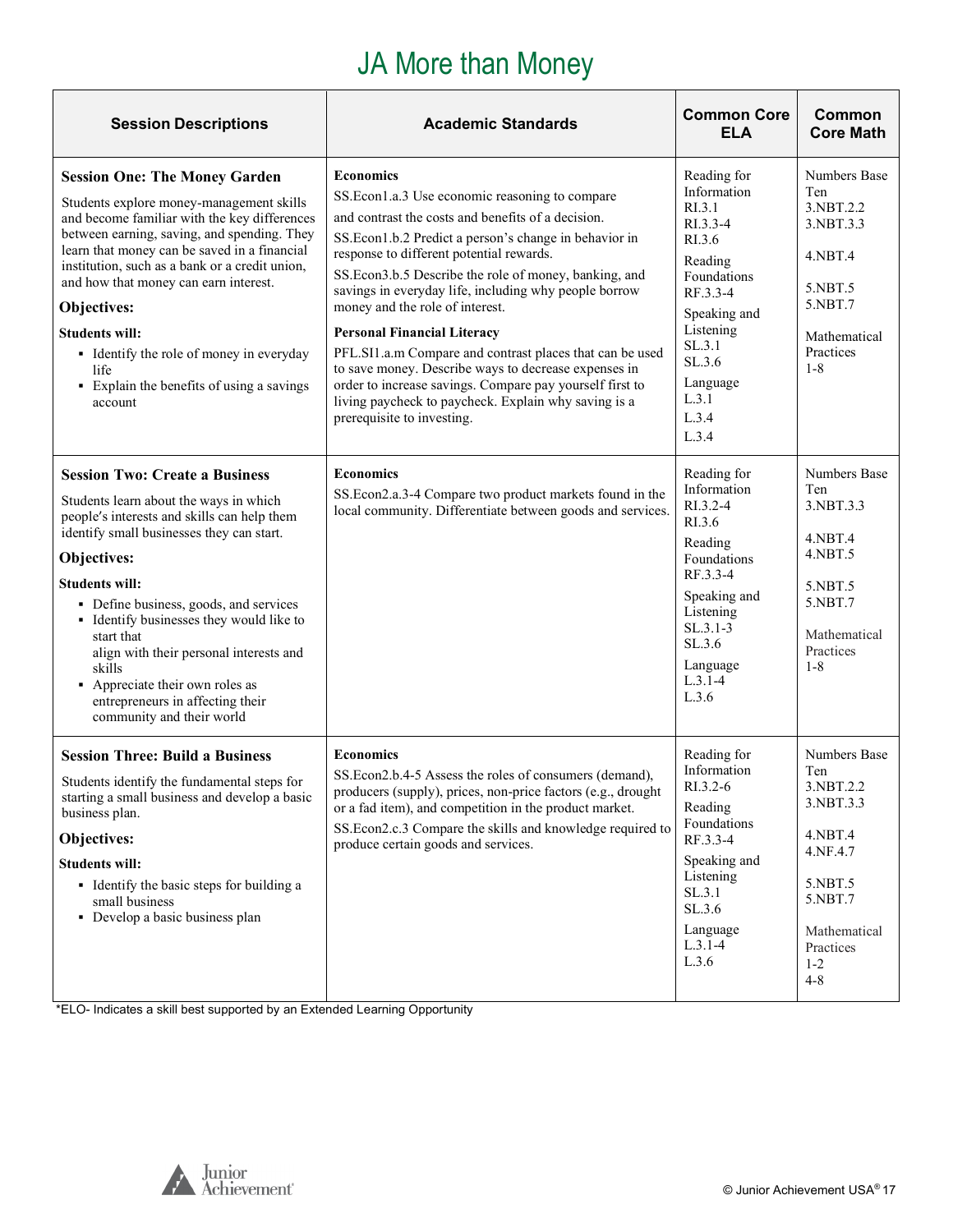## JA More than Money

| <b>Session Descriptions</b>                                                                                                                                                                                                                                                                                                                                                                                                                                                                                                                                                        | <b>Academic Standards</b>                                                                                                                                                                               | Common<br><b>Core ELA</b>                                                                                                                                                                             | Common<br><b>Core Math</b>                                                                                                           |
|------------------------------------------------------------------------------------------------------------------------------------------------------------------------------------------------------------------------------------------------------------------------------------------------------------------------------------------------------------------------------------------------------------------------------------------------------------------------------------------------------------------------------------------------------------------------------------|---------------------------------------------------------------------------------------------------------------------------------------------------------------------------------------------------------|-------------------------------------------------------------------------------------------------------------------------------------------------------------------------------------------------------|--------------------------------------------------------------------------------------------------------------------------------------|
| <b>Session Four: Run a Business</b><br>Students explain why financial institutions lend<br>money and why people borrow money for their<br>businesses. They learn about advantages and<br>disadvantages of borrowing money, including<br>the need to make interest payments. They<br>record and track financial gains and losses in a<br>simulated activity.<br>Objectives:<br><b>Students will:</b><br>• Explain why financial institutions lend<br>money<br>• Explain decision making and the traits of<br>trustworthy borrowers<br>• Record and track financial gains and losses | <b>Economics</b><br>SS. Econ 3.b.5 Describe the role of money, banking, and<br>savings in everyday life, including why people borrow<br>money and the role of interest.                                 | Reading for<br>Information<br>$R1.3.1-5$<br>RI.3.7<br>Reading<br>Foundations<br>RF.3.3-4<br>Writing<br>$W.3.2 - 4$<br>Speaking and<br>Listening<br>$SL.3.1-3$<br>SL.3.6<br>Language<br>L.3.4<br>L.3.6 | Numbers Base Ten<br>3.NBT.2.2<br>3.NBT.3.3<br>$4.$ NBT $.4$<br>4.NBT.5<br>5.NBT.5<br>5.NBT.7<br>Mathematical<br>Practices<br>$1 - 8$ |
| <b>Session Five: Global Success</b><br>The students explore the opportunities and<br>challenges of global markets.<br>Objectives:<br><b>Students will:</b><br>• Explore reasons why businesses import and<br>export goods<br>• Describe the economic considerations<br>related to selling in a global market<br>• Define opportunity cost                                                                                                                                                                                                                                          | <b>Economics</b><br>SS. Econ4.e.3 Compare and contrast specialization in<br>two or more regions.<br>Geography<br>SS.Geog3.b.4 Classify various ways that people and<br>countries depend on one another. | Reading for<br>Information<br>RI.3.1<br>RI.3.3-7<br>Reading<br>Foundations<br>RF.3.3-4<br>Writing<br>W.3.3<br>Speaking and<br>Listening<br>SL.3.1-2<br>SL.3.6<br>Language<br>$L.3.1 - 4$<br>L.3.6     |                                                                                                                                      |



**r**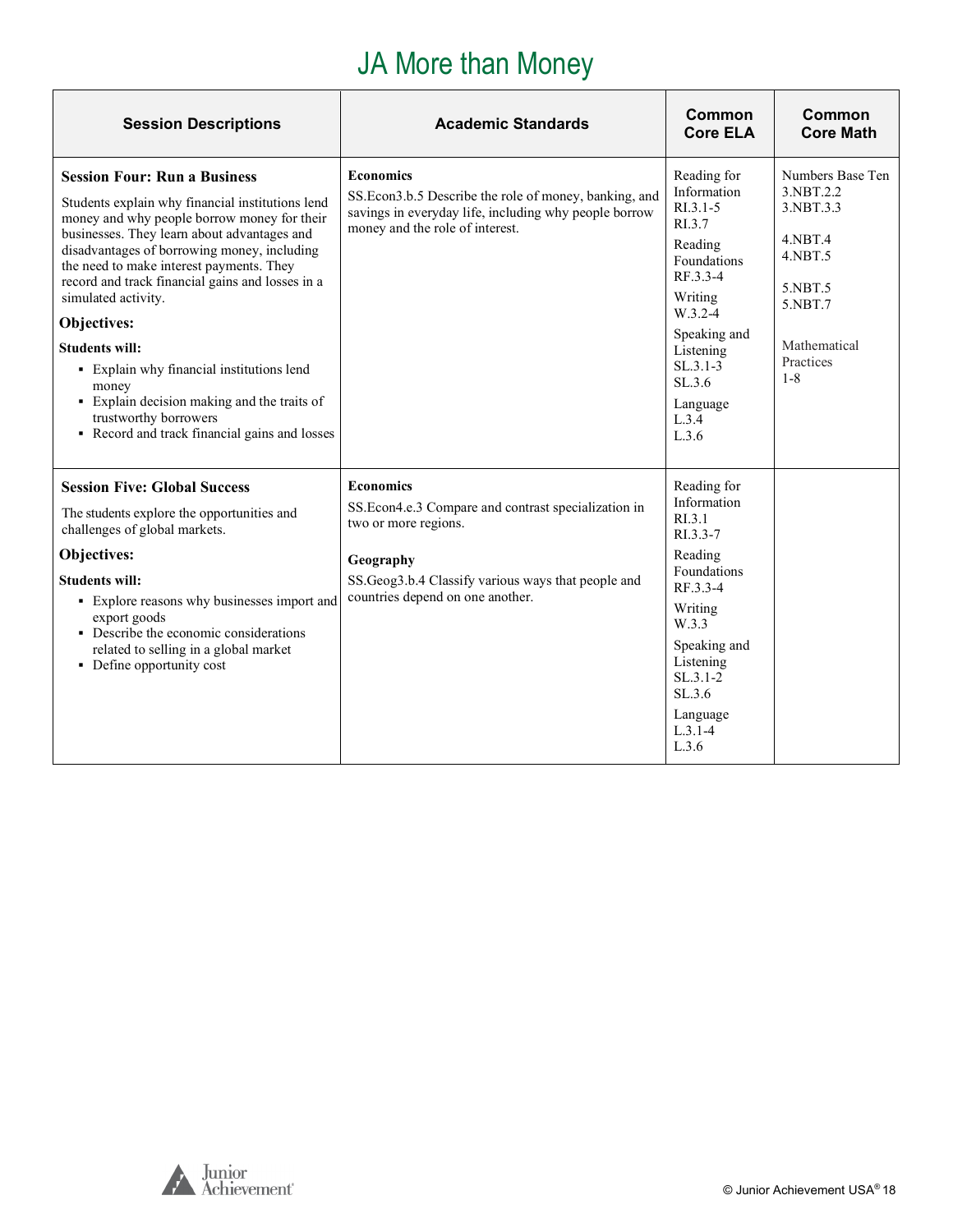# JA Career Exploration Fair K-2

| <b>Session Descriptions</b>                                                                                                                                                                                                                                                                                                                                                                                 | <b>Academic Standards</b>                                                                                                                                                                                                                                                                                                                                                                                                                                                                                                                                                                                                                                                                                                                                                                                                                                               | <b>Common Core ELA</b>                                                                                                                                                                                                                                                                                                       |
|-------------------------------------------------------------------------------------------------------------------------------------------------------------------------------------------------------------------------------------------------------------------------------------------------------------------------------------------------------------------------------------------------------------|-------------------------------------------------------------------------------------------------------------------------------------------------------------------------------------------------------------------------------------------------------------------------------------------------------------------------------------------------------------------------------------------------------------------------------------------------------------------------------------------------------------------------------------------------------------------------------------------------------------------------------------------------------------------------------------------------------------------------------------------------------------------------------------------------------------------------------------------------------------------------|------------------------------------------------------------------------------------------------------------------------------------------------------------------------------------------------------------------------------------------------------------------------------------------------------------------------------|
| <b>Pre-JA Career Exploration Fair Session:</b><br>A Job to Do!<br>Students identify the jobs people have and the<br>work people do to make their community a good<br>place to live, work, and play. They will also<br>prepare questions to ask the speakers.<br>Objectives:<br><b>Students will:</b><br>• Define careers.<br>• Examine the jobs of family members.<br>• Identify jobs within the community. | <b>Personal Finance Literacy</b><br>PFL.EE2.a.e Identify skills needed for different types of jobs.<br>Discover the different skills associated with various job or career fields<br>(e.g., what skills are needed to be a plumber, teacher, dentist,<br>firefighter or store manager).<br><b>Economics</b><br>SS.Econ4.e.2 Investigate how people can benefit themselves and<br>others by developing special skills and strengths.<br><b>WCCTS</b><br>CD3.b.1.e:Describe why people work and how aspects of the work<br>environment affect lifestyle<br><b>Inquiry Practices and Processes</b><br>SS.Inq5.a.e Explore opportunities for personal or collaborative civic<br>engagement with community, school, state, tribal, national, and/or<br>global implications.<br>Geography<br>SS. Geog2.b.2 Explain why people have moved to and away from their<br>community. | <b>Foundational Skills</b><br>RF <sub>1</sub><br>RF <sub>2</sub><br>RF <sub>3</sub><br>Writing<br>W <sub>2</sub><br>W 5<br>W 8<br>Speaking and<br>Listening<br>SL <sub>1</sub><br>SL <sub>3</sub><br>SL <sub>4</sub><br>SL <sub>5</sub><br>SL <sub>6</sub><br>Language<br>L <sub>4</sub><br>L <sub>5</sub><br>L <sub>6</sub> |

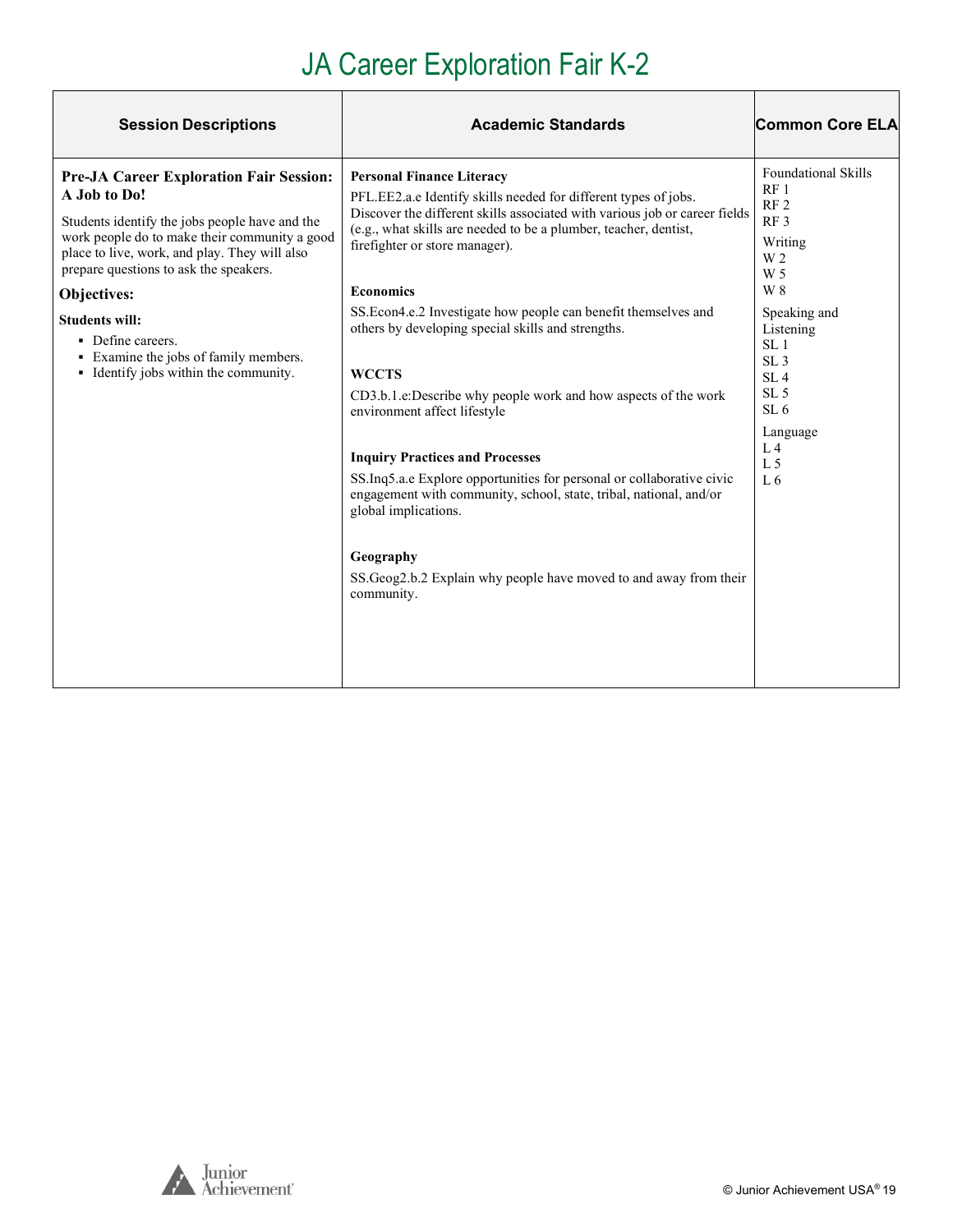# JA Career Exploration Fair K-2

| <b>Session Descriptions</b>                                                                                                                                                                                                                                                                                                                                                                                                                                        | <b>Academic Standards</b>                                                                                                                                                                                                                                                                                                                                                                                                                                                                                                                                                                                                                                                                                                                                                                                                                                                       | <b>Common Core ELA</b>                                                                                                                                                                                                                                                                                |
|--------------------------------------------------------------------------------------------------------------------------------------------------------------------------------------------------------------------------------------------------------------------------------------------------------------------------------------------------------------------------------------------------------------------------------------------------------------------|---------------------------------------------------------------------------------------------------------------------------------------------------------------------------------------------------------------------------------------------------------------------------------------------------------------------------------------------------------------------------------------------------------------------------------------------------------------------------------------------------------------------------------------------------------------------------------------------------------------------------------------------------------------------------------------------------------------------------------------------------------------------------------------------------------------------------------------------------------------------------------|-------------------------------------------------------------------------------------------------------------------------------------------------------------------------------------------------------------------------------------------------------------------------------------------------------|
| The Day of the Fair<br>Students will visit six speakers from the<br>community who will give brief presentations<br>about their jobs, allowing time for students to ask<br>questions.<br>Objectives:<br><b>Students will:</b><br>• Observe speakers and the tools they use.<br>• Identify the variety of careers people have<br>in the community and how each job<br>requires specific skills.<br>• Express ideas and questions concerning the<br>jobs people have. | <b>Personal Finance Literacy</b><br>PFL.EE2.a.e Identify skills needed for different types of jobs.<br>Discover the different skills associated with various job or career fields<br>(e.g., what skills are needed to be a plumber, teacher, dentist,<br>firefighter or store manager).<br><b>Economics</b><br>SS.Econ4.b.1Classify different jobs people have and how these jobs<br>help others.<br><b>WCCTS</b><br>CD1.c.1.e: Identify when it is appropriate to listen and when itis<br>appropriate to speak.<br>CD2.b.3.e: Explore local and regional labor market and job growth<br>information.<br>CD3.a.1.e:Locate, evaluate and interpret career information<br>Geography<br>SS.Geog2.b.2 Explain why people have moved to and away from their<br>community.<br><b>History</b><br>SS.Hist2.b.e Identify patterns of change to self, family, and<br>community over time. | <b>Foundational Skills</b><br>RF <sub>1</sub><br>RF <sub>2</sub><br>RF <sub>3</sub><br>Writing<br>W.4<br>W.5<br>W.6<br>Speaking and<br>Listening<br>SL <sub>1</sub><br>SL <sub>3</sub><br>SL <sub>4</sub><br>SL <sub>5</sub><br>SL <sub>6</sub><br>Language<br>L <sub>4</sub><br>L <sub>5</sub><br>L6 |
| <b>Post-JA Career Exploration Fair</b><br><b>Activity: I Think I Want to Be</b><br>Students reflect on their JA Career Exploration<br>Fair experience.<br>Objectives:<br>Students will:<br>• Begin to identify a future career interest.                                                                                                                                                                                                                           | <b>Economics</b><br>SS.Econ4.e.2 Investigate how people can benefit themselves and<br>others by developing special skills and strengths.<br>WCCTS<br>CD1.a.1.e: Identify individual likes and dislikes related to utilizing<br>skills and abilities.<br>CD3.a.4.e:Identify career opportunities of interest; match personal<br>interests and aptitudes.<br>Geography<br>SS.Geog2.b.2 Explain why people have moved to and away from their<br>community.<br><b>History</b><br>SS.Hist2.b.e Identify patterns of change to self, family, and<br>community over time.                                                                                                                                                                                                                                                                                                              | <b>Foundational Skills</b><br>RF <sub>1</sub><br>RF <sub>2</sub><br>RF <sub>3</sub><br>Writing<br>W.4<br>W.5<br>W.6<br>Language<br>L <sub>4</sub><br>L <sub>5</sub><br>L6                                                                                                                             |



 $\overline{\mathbf{1}}$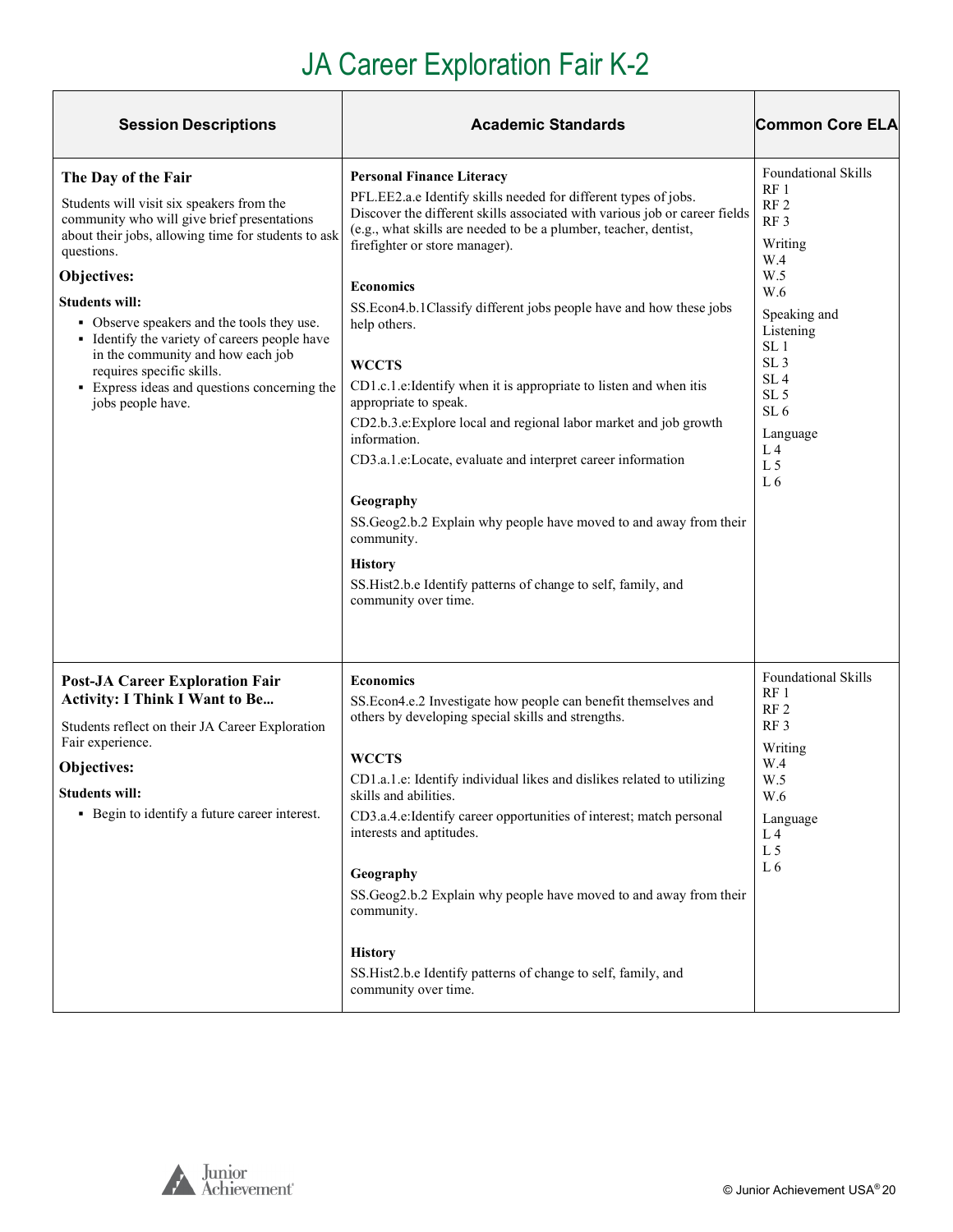# JA Career Exploration Fair 3-5

| <b>Session Descriptions</b>                                                                                                                                                                                                                                                                                                                                                                                                                                                                     | <b>Academic Standards</b>                                                                                                                                                                                                                                                                                                                                                                                                                                                                                                                                                                                                                               | <b>Common Core ELA</b>                                                                                                                                                                 |
|-------------------------------------------------------------------------------------------------------------------------------------------------------------------------------------------------------------------------------------------------------------------------------------------------------------------------------------------------------------------------------------------------------------------------------------------------------------------------------------------------|---------------------------------------------------------------------------------------------------------------------------------------------------------------------------------------------------------------------------------------------------------------------------------------------------------------------------------------------------------------------------------------------------------------------------------------------------------------------------------------------------------------------------------------------------------------------------------------------------------------------------------------------------------|----------------------------------------------------------------------------------------------------------------------------------------------------------------------------------------|
| <b>Pre-JA Career Exploration Fair</b><br><b>Session: A Job for Everyone</b><br>Students reflect on their interests and skills as<br>they consider future careers.<br>Objectives:<br><b>Students will:</b><br>• Define careers.<br>• Analyze their interests and skills to learn<br>how they fit in the classroom and the<br>workplace.<br>• Construct new understandings connected<br>to prior knowledge.                                                                                       | <b>Inquiry Practices and Processes</b><br>SS.Inq5.a.e Explore opportunities for personal or collaborative civic<br>engagement with community, school, state, tribal, national, and/or global<br>implications.<br><b>Personal Finance Literacy</b><br>PFL.EE2.a.i Assess different types of jobs, based on the skills associated<br>with each job. Interpret career information.                                                                                                                                                                                                                                                                         | <b>Foundational Skills</b><br>RF <sub>3</sub><br>RF <sub>4</sub><br>Speaking and Listening<br>SL <sub>1</sub><br>SL <sub>6</sub><br>Language<br>L <sub>4</sub><br>L <sub>5</sub><br>L6 |
| The Day of the Fair                                                                                                                                                                                                                                                                                                                                                                                                                                                                             | <b>Inquiry Practices and Processes</b><br>SS.Inq5.a.e Explore opportunities for personal or collaborative civic                                                                                                                                                                                                                                                                                                                                                                                                                                                                                                                                         | <b>Foundational Skills</b><br>RF <sub>3</sub>                                                                                                                                          |
| Students will visit six speakers from the<br>community who will give brief presentations<br>about their jobs, allowing time for students to<br>ask questions.<br>Objectives:<br><b>Students will:</b><br>• Observe speakers and the tools they use.<br>• Identify the variety of careers people<br>have in the community and how each job<br>requires specific skills.<br>• Express how jobs require specific<br>interests and skills.<br>• Examine how school skills apply to<br>career paths. | engagement with community, school, state, tribal, national, and/or global<br>implications.<br><b>Personal Finance Literacy</b><br>PFL.EE2.a.i Assess different types of jobs, based on the skills associated<br>with each job. Interpret career information.<br><b>Economics</b><br>SS.Econ2.c.3Compare the skills and knowledge required to produce<br>certain goods and services.<br><b>WCCTS</b><br>CD1.c.1.e: Identify when it is appropriate to listen and when itis<br>appropriate to speak.<br>CD2.b.3.e: Explore local and regional labor market and job growth<br>information.<br>CD3.a.1.e:Locate, evaluate and interpret career information. | RF4<br>Speaking and Listening<br>SL <sub>1</sub><br>SL <sub>3</sub><br>SL <sub>5</sub><br>SL <sub>6</sub><br>Language<br>L <sub>4</sub><br>L <sub>5</sub><br>L <sub>6</sub>            |
| <b>Post-JA Career Exploration Fair</b><br><b>Activity: Someday I'll Be</b><br>Students reflect on their JA Career Exploration<br>Fair experience.<br>Objectives:<br><b>Students will:</b><br>• Prepare a personal interest "resume."<br>• Begin to identify a future career interest.                                                                                                                                                                                                           | <b>Personal Finance Literacy</b><br>PFL.EE2.a.i Assess different types of jobs, based on the skills associated<br>with each job. Interpret career information.<br><b>WCCTS</b><br>CD1.a.1.e: Identify individual likes and dislikes related to utilizing skills<br>and abilities.<br>CD3.a.4.e:Identify career opportunities of interest; match personal<br>interests and aptitudes.                                                                                                                                                                                                                                                                    | <b>Foundational Skills</b><br>RF <sub>3</sub><br>RF4<br>Writing<br>W.4<br>W.5<br>W.6<br>Language<br>$L_4$<br>L <sub>5</sub><br>L6                                                      |



 $\overline{1}$ 

 $\overline{\mathbf{1}}$